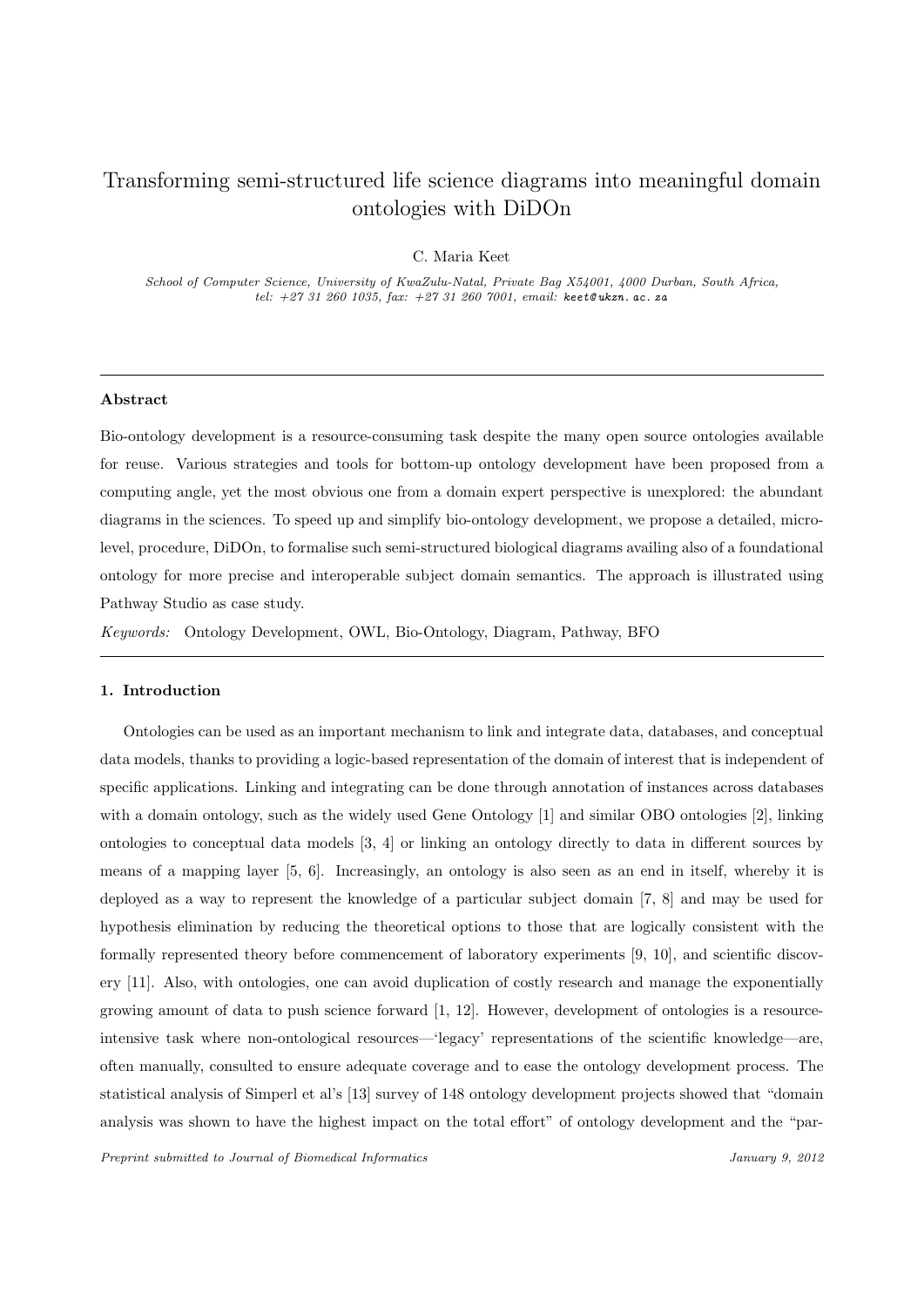

Figure 1: A diagram representing the interactions between the various molecules in a pathway: degradation of the RAR and RXR by the proteasome.

ticipants shared the view that process guidelines tailored for [specialised domains such as health care, or in projects relying on end-user contributions] are essential for the success of ontology engineering projects". Some efforts have gone into automating this bottom-up development process, ranging from database reverse engineering [14] to natural language processing (NLP) [15, 16], to ontologising thesauri [17]. The former two use relatively generic algorithms and heuristics and are therefore noisy so that they require adaptation for bio-ontology learning to yield useable results [18], whereas the latter is still more manual than automated. Invariably, the approaches show that the procedure to go from an informal non-ontological resource to a logic-based ontology is too large to carry out in a single step.

An alternative, and hitherto unexplored, option for bottom-up ontology development is to analyse what can be done with the many diagrams in biology that contain icons and stylised drawings for biological entities. This could be especially useful since the life sciences are very diagram-oriented and there are plenty of scientific drawing tools. It is surprising that such semi-structured diagrams, like the one depicted in Figure 1, have not been used to find (candidate) classes and relationships for domain ontologies beyond the initial exploration by [7] for the ISEE drawing tool and the SMBL Harvester tool under development [19] that is geared toward ontologising SMBL-annotated diagrams for in silico simulations. In addition, if they are used, they can provide the sought-after *intermediate representation* that domain experts are familiar with and computer scientists also can handle [20, 21]. Once formalised in a comprehensive ontology, consistency of those biological theories can be checked with automated reasoners and the opportunity enhanced for scientific discovery.

The aim is to fill this hiatus in bottom-up ontology development. This requires two principle components in order to lay solid foundations: a formalisation step and adequate treatment of the subject domain semantics. In this paper, we propose a procedure to formalise such semi-structured biological diagrams, i.e., from Diagram to Domain Ontology, DiDOn, focussing on how to formalize it whilst being faithful to the subject domain semantics. The formalisation aims at two common usage scenarios:  $(i)$  the so-called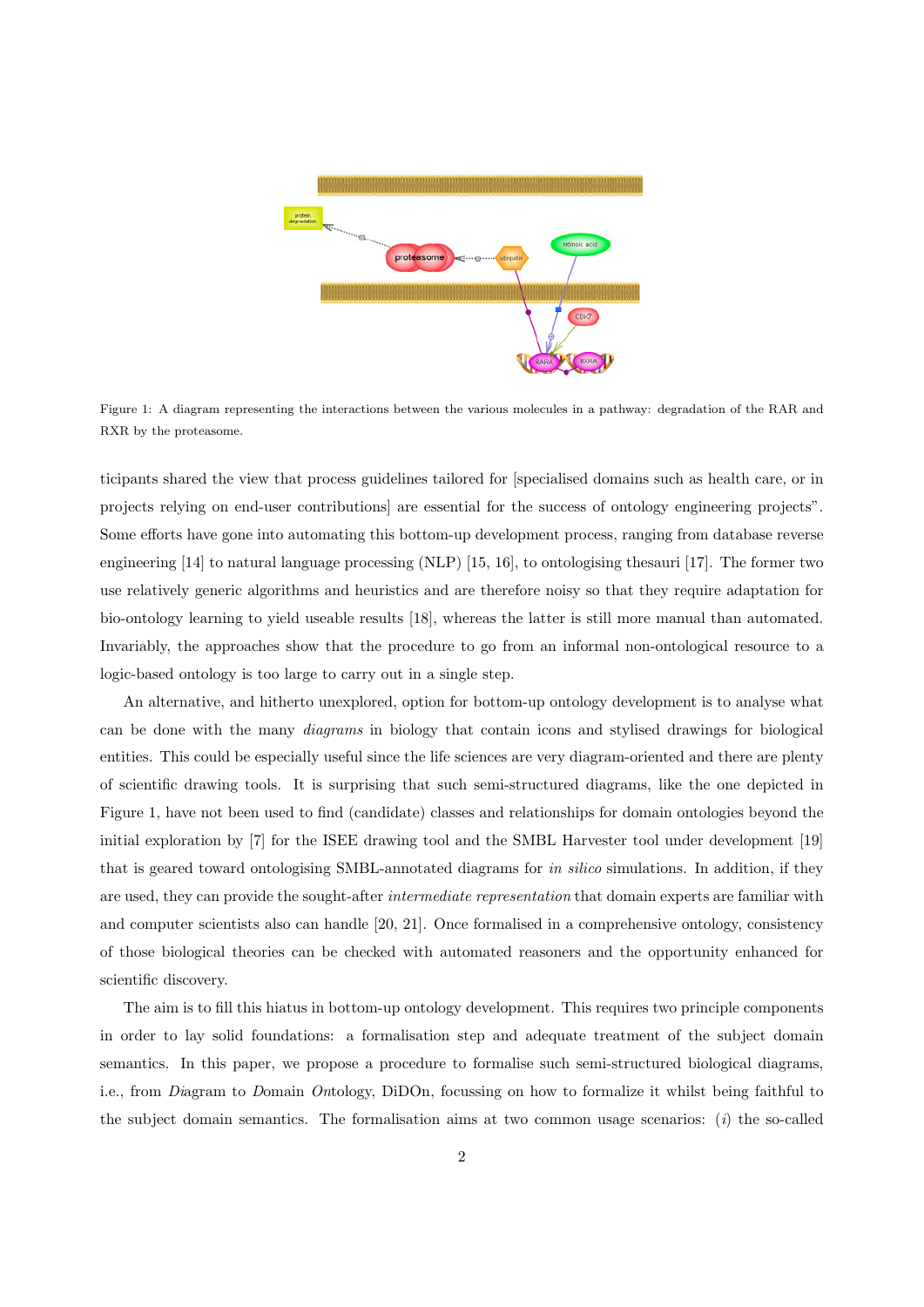low-hanging fruit with OBO or SKOS and its use for data annotation and computational linguistics, and  $(ii)$ to capture the necessary details for theory analysis by formalising it in a very expressive (Semantic Web) ontology language, with OWL 2 DL as a minimum. Both require a micro-level method to represent the formal and ontological details of the diagram vocabulary in an expressive ontology beyond just classes and some of their relationships so as to include guidance also for the axioms and ontological quality criteria, which subsequently functions as a seed ontology to automatically formalise the diagrams themselves by means of a transformation algorithm. In turn, this can be integrated into macro-level methodologies that provide the high-level process-oriented information systems perspective for ontology development. The DiDOn microlevel formalization procedure will be demonstrated using the biochemical pathway modelling tool Pathway Studio (PS) [22, 23] as use case. Its vocabulary is analysed and then categorised with a foundational ontology so that the icons are given both a formal semantics and a precise subject domain semantics.

The remainder of the paper is organised as follows. Section 2 considers the choice of a representation language and modelling choices following the selection of a foundational ontology, which feed into the DiDOn procedure in Section 2.4. We apply the procedure to the Pathway Studio graphical modelling tool in Section 3. Section 4 contains a discussion and Section 5 the conclusions.

#### 2. Methods: How to Formalise it?

After a brief assessment of the principal differences in proposed approaches to and methodologies for bottom-up ontology development, we shall look at the issue of choosing a suitable language and the consideration to use a foundational and/or other ontologies. The outcome is summarised as the DiDOn procedure in Section 2.4.

#### 2.1. Extant Methods and Methodologies

There are comprehensive methodologies for ontology development, such as Methontology [20], MOKI [21], the NeON methodology [24], OntoSpec [25], and the "Ontology Development 101" (OD101) [26]. The former three mention non-ontological resource reuse, but they do not elaborate on how exactly this is to be carried out, other than an NLP approach and indicating reuse of thesauri. For instance, one such recent application is NLP for pharmacogenomics ontology development, which requires manual rule construction and 'normalization' of verbs (candidate relationships) into relationships using the PHARE domain ontology and finally is represented in a semantic network [16]. Although PHARE is an OWL ontology, it uses only the  $ALCHIF(D)$ -fragment, and it does not use any foundational ontology, such as GFO [27], RO [28], BFO [29], DOLCE [30], or SUMO [31], to enforce precision on the subject domain semantics and to make it interoperable with other bio-ontologies. Concerning independent methods for reusing 'legacy' representations that can be incorporated into the macro-level methodologies, then there is one study similar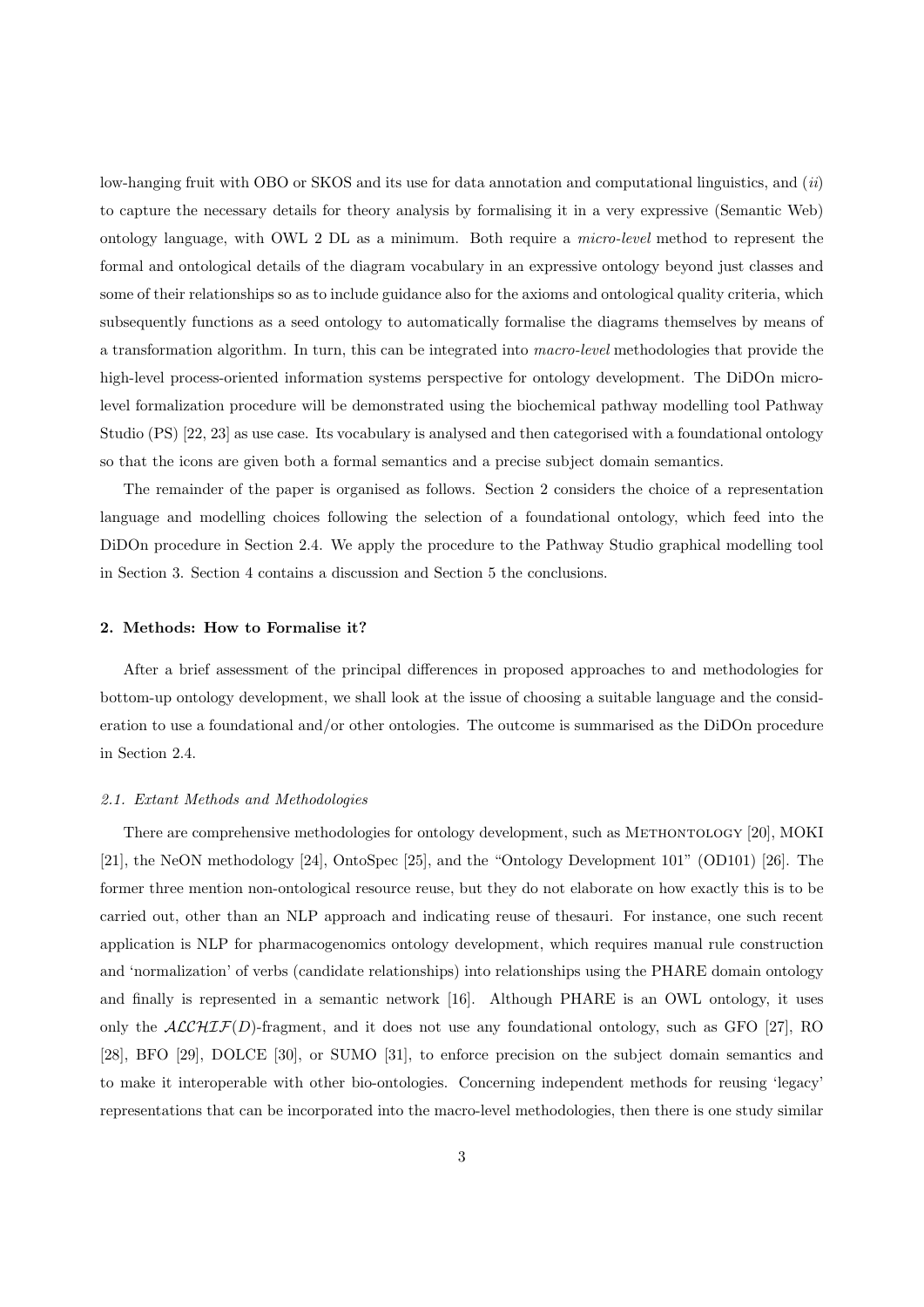in spirit to the one proposed here [7], which is, however, with a simple graphical modelling tool containing only 4 core elements, and therefore still relies on much manual analysis, and it does not provide a structured, reusable, approach toward formalisation. The OBO Foundry [2] has a set of resources and principles [8], but a method is yet to be developed that goes beyond manual examination of scientific literature to extract content that has to be represented in the bio-ontology.

OntoSpec focuses on formalising subject domain knowledge in detail, uses the DOLCE-OS language and is informed by DOLCE and OntoClean, but it does not include non-ontological resource usage. OD101 predates inclusion of expressive and standardised ontology languages and ontology reuse and interoperation. Nevertheless, the interesting aspect of these two approaches is that, to the best of our knowledge, they are the only methodologies with formalisation guidelines detailing how to go from informal to logic-based representations with instructions how to include the axioms and which ones are better than others, i.e., the micro-development compared to the macro-development steps of the other methodologies that revolve around designing and deploying, say, a waterfall methodology, that includes instructions how to plan for development of an ontology and maintain it, but not how to formalise it.

The 'how to formalise it?' question by itself is not new neither in IT and Computing [32, 33] nor in logic, be that going from natural language to first order logic or its interaction with the graphical classical "blocks world" [34]. Regarding formalising it in an ontology as opposed to a mere logical theory, OntoClean and the so-called "ontological level" can be added [35, 36], which provide reasons why one formalization is better than another. Their commonalities lie in the considerations for choosing a logic language to formalise it, the ontological commitments, and the realisation that they do affect the representation of the subject domain, hence, also any procedure to formalise the diagrams.

#### 2.2. Formalization in Different Languages

We briefly outline which languages typically are, or can be, used for bio-ontology development, which differ in expressiveness and encoding peculiarities, and introduce informally the first steps of formalizing the diagrams.

# 2.2.1. The Language

Regarding formalisation of the icons in the biological diagrams, the first aspect is to choose a suitable logic-based language. This depends on the scope and purpose of the ontology (if there is one at all) and the desired reasoning services (if any) [37]. Current usage of bio-ontologies fall broadly into two categories: annotation of resources, such as data in databases and text in scientific literature with the Gene Ontology [1] and similar ontologies, and scientific ontologies representing the knowledge of a subject domain, such as the Foundational Model of (human) Anatomy [38] and the BioPax ontology for biological pathways [39]. The former group of ontologies require support for navigation, queries to retrieve a simple class in the hierarchy,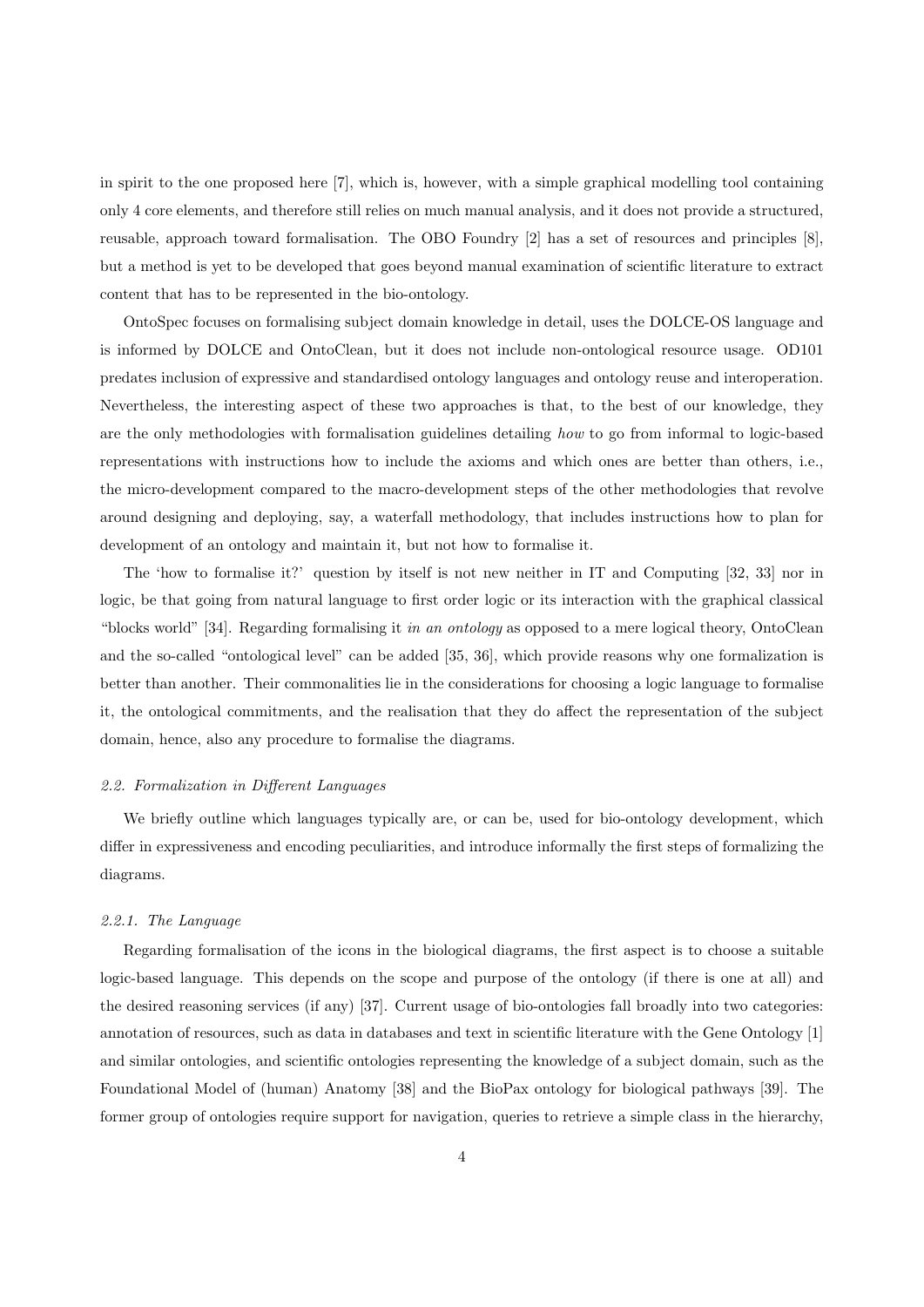and scalability at the class-level and at the instance-level; hence, a language with low expressiveness suffices for querying and is required for scalability, such as the Open Biological and biomedical Ontologies' oboformat (a directed acyclic graph), the W3C standardised Simple Knowledge Organisation System (SKOS) language (essentially RDF) [40], and the W3C standardised OWL 2 EL and OWL 2 QL profiles [41]. A scientific ontology requires a very expressive language to represent fine distinctions between the entities and reasoning services such as satisfiability of the ontology, classification of classes in the hierarchy, and complex class queries. One can choose any language, be it full first order predicate logic (FOL), an extension (e.g., temporal), or a standardised decidable fragment of FOL to guarantee termination of the reasoning services and foster interoperability and reuse with other ontologies. The second option indicates that the most expressive language OWL 2 DL [42] may be suitable. This information is summarised in Figure 2, which can be extended with more ontology languages.

Expressiveness of the Representation Language. Of the languages mentioned, only FOL has the expressiveness to represent n-ary relations, with  $n \geq 3$ . Reification of an n-ary to n binary relations requires identification constraints among those  $n$  binaries for it to be semantically equivalent to the original  $n$ -ary, but none of the other above-mentioned languages has this language feature, hence, n-aries can only be approximated. Note though, that not all perceived *n*-aries are real *n*-aries; i.e., some can be split into binaries without losing information, whereas others cannot. This modelling issue is well-known in relational database theory and conceptual data modelling as assessment of functional dependencies and methods exist to disentangle it [32, 43]. For instance, the ternary about HIV transmission,  $\forall x, y, z(transmission(x, y, z) \rightarrow$  $HIVsubtype(x) \wedge Donor(y) \wedge Recipient(z))$  ("HIVsubtype transmission from Donor to Recipient"), is not further decomposable without losing information, whereas the ternary  $\forall x, y, z(works(x, y, z) \rightarrow Doctor(x) \land$ Department(y) ∧ Building(z)) ("Doctor works for Department in Building") can safely be split into two binary relationships without losing information:  $\forall x, y(works\_for(x, y) \rightarrow Doctor(x) \land Department(y))$  and  $\forall x, y(works.in(x, y) \rightarrow Doctor(x) \land Building(y)).$ 

One can foray into extensions of FOL, Description Logics (DL) and OWL, so that one can represent temporal, fuzzy, probabilistic, or rough knowledge. For instance, one may insist upfront that one has to be able represent that, say, Hepatitis normally has fever as symptom [44] and multiple similar cases, which can be dealt with using probabilistic default knowledge: let  $(\phi, \psi)[l, u]$  stand for "generally, if an object belongs to  $\phi$ , then it belongs to  $\psi$  with a probability in [l,u]" in a probabilistic extension of OWL [45], then (∃hasSymptom.Fever | Hepatitis)[1, 1]. Another common request is to be able to represent ordered sequences of entities or events, such as the chemical reactions in a metabolic pathway, that may require a temporal logic to represent and reason adequately over such knowledge. However, these extensions have not made it to mainstream ontology development yet.

There are more aspects one may want to consider, such as the fine-grainedness of a language (e.g.,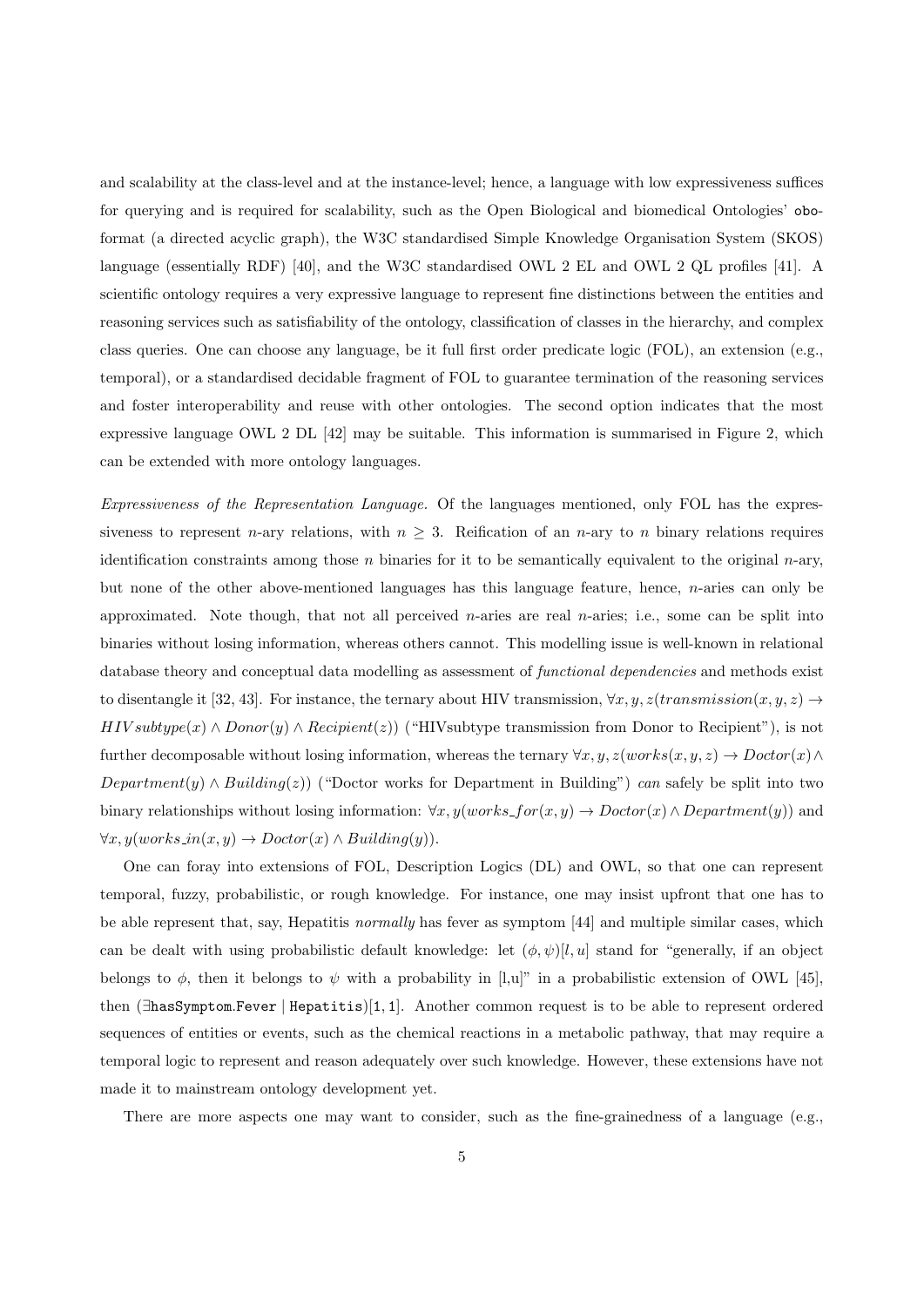

Figure 2: Decision diagram to choose a suitable language, indicating current typical usage and suggestions for use.

if one can represent not only relationships, but also the components of a relationship) and its semantics (e.g., graph-based, model-theoretic), which is interesting from a logic and philosophical perspective, but less relevant for practical ontology development and therefore not pursued here.

Encoding Peculiarities. Domain ontology developers tend to distinguish between what it is 'understood to represent' and the computational representation. That is, one can take, say, Cell to be a universal, class, or concept, and represent it as an OWL class Cell in an ontology, but one also can store Cell in a database table, by which it mathematically has become an instance yet 'think of it' and pretend it to be a universal, class, or concept. This is of particular relevance for SKOS and some OBO ontologies. For instance, the Gene Ontology is downloadable in OBO or OWL format—i.e., its taxonomy consists of, mathematically, classes—and as a database—i.e., mathematically it is a taxonomy of instances. This need not concern the subject domain experts, but it does affect how the ontology can be used in ontology-driven information systems. For SKOS, there is no such choice: each particular SKOS 'concept' is serialised as an instance, regardless whether one models it directly into SKOS or transforms an OWL ontology into SKOS. For instance, if one would have chosen to represent that insuline is a subtype of a peptide, then one declares the SKOS ex:peptide rdf:type skos:Concept and ex:insulin ex:broaderGeneric ex:peptide which are, in the mathematical sense, about instances. Hence, also in an OWL to SKOS transformation, each OWL class becomes a SKOS instance due to the mapping of skos: Concept to owl:Class [46]. This is a design decision of SKOS, that, once known, can be handled easily in the application layer, in a similar way to GO.

A different encoding peculiarity is to exploit OWL 2 punning features to squeeze second-order rules in a first-order setting to avail of its software infrastructure: convert all class-level classes and expressions (the TBox) into individual assertions (ABox), encode the second-order rules in the TBox and classify the classes-converted-into-individuals accordingly. An example of this approach is the application of OntoClean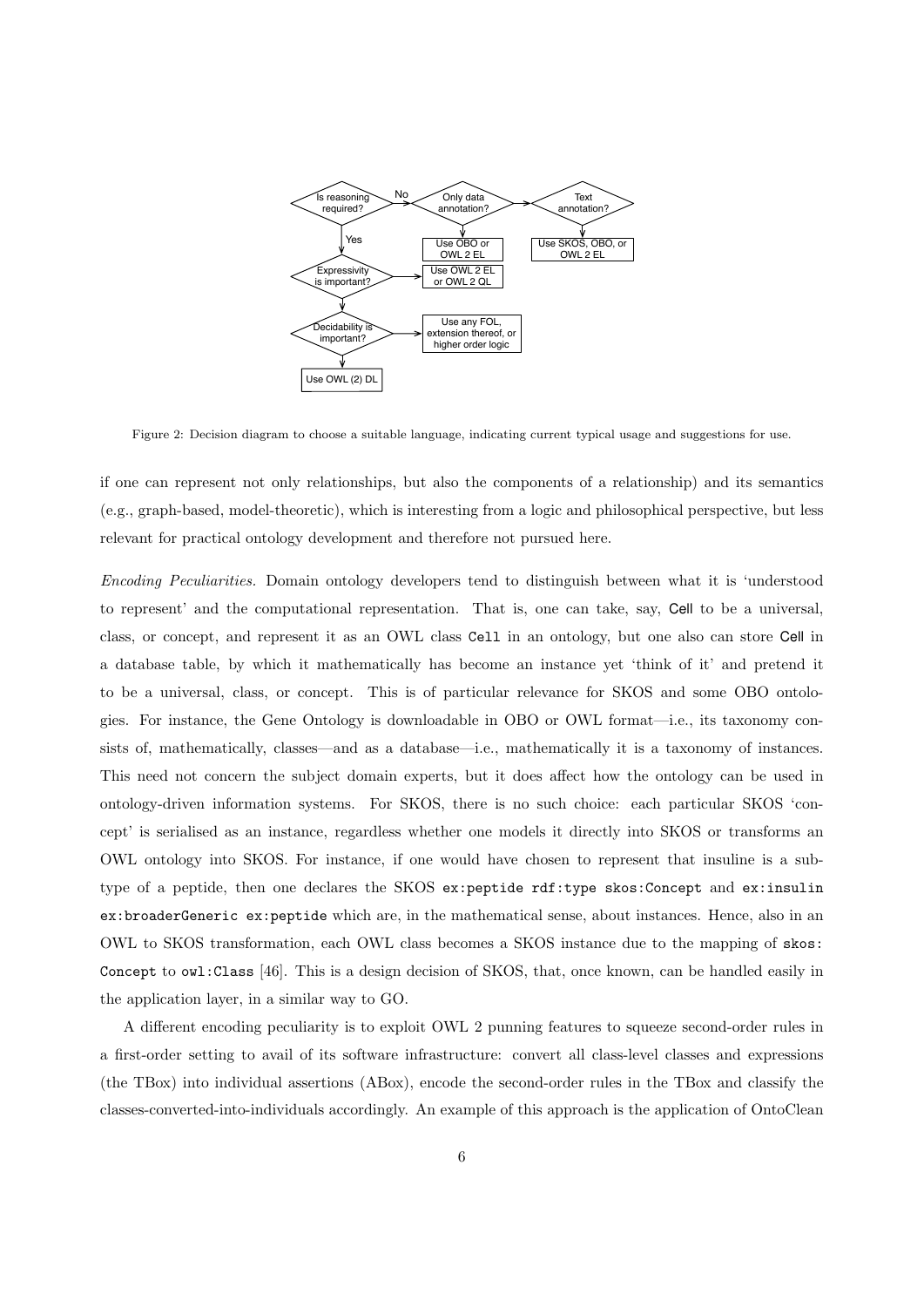[47].

Hence, one has to be careful with the distinction between the 'intended meaning' and the actual encoding.

#### 2.2.2. First Steps Toward Formalization of Biology Diagrams

As some point in the bio-ontology development, one has to choose a representation language. For both categories of scenarios mentioned in the introduction, the first step of the formalization is to assess the "icon vocabulary" of the diagram drawing tool for unary 'object-like' entities and n-ary ( $n \geq 2$ ) 'relationshiplike' entities. Among the *n*-aries, one then distinguishes between generic relationships, such as parthood, participation, dependence, and constitution, and other recurring relationships, which are the general relationships specific to the domain, such as development, regulation, and transformation in the life sciences subject domain. From here onwards, the formalisation steps differ for the chosen languages. The relatively straight-forward procedure for OBO and SKOS is included in the guidelines in Section 2.4 only.

For OWL 2 DL, one also assess a few sample diagrams to check for cardinality restrictions, i.e., if a particular (type of) n-ary is linked to more than one unary, and checks for sequences of the same or different n-aries, which indicate possible transitivity or property chaining. n-aries where  $n \geq 3$  can be approximated by reification without the identification constraint, but this makes the overall ontology logically complicated and difficult to understand for the domain expert, and therefore should be used sparingly even if one were to use an n-ary ontology design pattern.

For an arbitrary expressive logic language, there are more options to consider, such as spatiality and temporality, which both feature in many diagrams implicitly. Spatiality is often represented with sections of different background colour, lipid bi-layers, or the name of the (type of) cell, tissue, or organ, therefore requiring inclusion of both spatial relations as well as spatial entities at the appropriate level of granularity. Temporal aspects are normally represented as chains of unaries and n-aries with indicative labels like transports, transcribes, or flows, though, in general, the temporal dimension has not been investigated widely for ontologies. For both spatial and temporal extensions, a wide range of theories are available (we will return to this in Section 4). *n*-aries where  $n \geq 3$  can be represented as such.

#### 2.3. Foundational Ontology Modelling Choices

Most real bio-ontologies do not exist in isolation, but are linked to other ontologies, be they other domain ontologies or foundational ontologies. Using a foundational ontology with its generic categories of entity types and core relationships across subject domains can facilitate bio-ontology interoperation [2], it speeds up ontology development, and it has been shown to improve its quality [48]. Some of such ontologies are DOLCE [30], BFO(+RO) [29, 28], GFO [27], and SUMO [31].

The principal modelling choice they introduce, is that it forces one to choose between n-aries as unaries (classes in OWL) or *n*-aries as *n*-aries (object properties in OWL). An intuitive formalization of the *n*-aries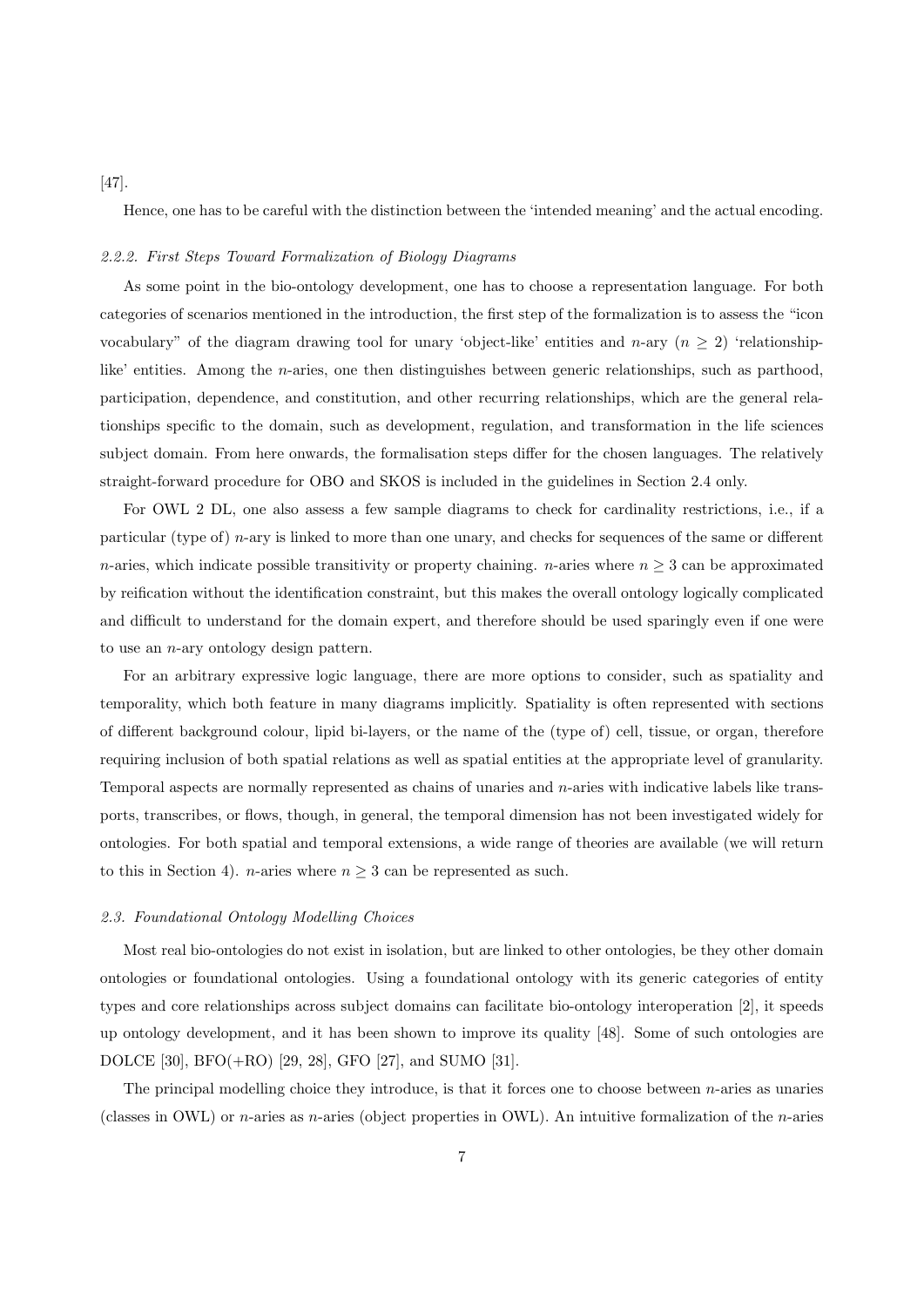is to keep them as such, so that there is a close correspondence with the original diagram; this easily can be done also in OWL and any arbitrary FOL language. Foundational ontologies, however, have a separate branch for 'processes' (Perdurant in DOLCE and Occurrent in BFO) and relate this with a new relation to 'objects' (Endurant in DOLCE, Continuant in BFO), such that an endurant is a participant in a perdurant. For instance, the person Mary is a participant in a running instance that, in turn, is part of a marathon, but not that there is a 1-to-1 formalisation for "Mary runs a marathon" where "runs" is the label for a binary relation between Mary and the marathon she is running. Thus, a biological diagram icon may be an arrow denoting regulation, which can be formalised as a binary relationship regulates or regulatedBy, or as an unary predicate (OWL class) Regulation as subtype of DOLCE's Process or BFO's ProcessualEntity. The former results in a more compact representation, is intuitively closer to the domain expert's understanding, and makes it easier to verbalise the ontology, and therefore is likely to be more useful in praxis. The latter is more generic, and thereby likely to increase reusability of the ontology. At the time of writing, it has not been determined experimentally which option is better for domain ontologies.

In addition, *dependency* or *inherence* has to be addressed, which has the meaning that a depends on b if and only if, necessarily,  $b$  is present whenever  $a$  is present. One can represent the role or function,  $a$ , an entity plays as a subtype of its bearer b, such as  $\forall x (Student(x) \rightarrow Person(x))$ , but also—and in foundational ontologies in particular—such that one creates a hierarchy for the roles and one for the bearers and relate the entities through a *dependency* relationship. The dependent entities are represented as subclasses of NonPhysicalEndurant in DOLCE (DependentContinuant in BFO) and their bearers as PhysicalEndurant in DOLCE (IndependentContinuant in BFO). Clearly, the latter is a more elaborate encoding, but perhaps more interoperable than the former.

A minor issue is the representation of an attribute—a binary relationship between a class and a data type, like OWL's data property—because, from the viewpoints of foundational ontologies and interoperability, they ought not to be represented as such in an ontology. Put differently, inclusion of a subject domain-specific data property denotes an application decision, therewith decreasing the ontology's value to solve application integration and interoperability problems, and it does not capture 'what it is' ontologically. For instance, both hasColour  $\mapsto$  Rose  $\times$  String and hasColour  $\mapsto$  Rose  $\times$  Integer refer to the very same property Colour, not two intrinsically different 'colour-things'. Instead, the foundational ontologies' approach is to reify such attributes to a unary predicate (OWL class, BFO universal etc.) and add them as subtypes of, e.g., BFO's Dependent continuant or Quality without the values of the attributes, or, in a similar fashion, to add them as subtypes of DOLCE's Quality and use Quale for the value regions (as approximation of data type). In this way, the semantic agreement between attributes can be asserted through the vocabulary in the ontology. In a diagram language like Pathway Studio, this modelling choice does not arise, but drawing tools such as STELLA/ISEE do have icons representing certain amounts of matter or mixture, like Water, in a "stock" icon that may have some "converter" icon Pollutant concentration [7], which makes it rather inviting to simply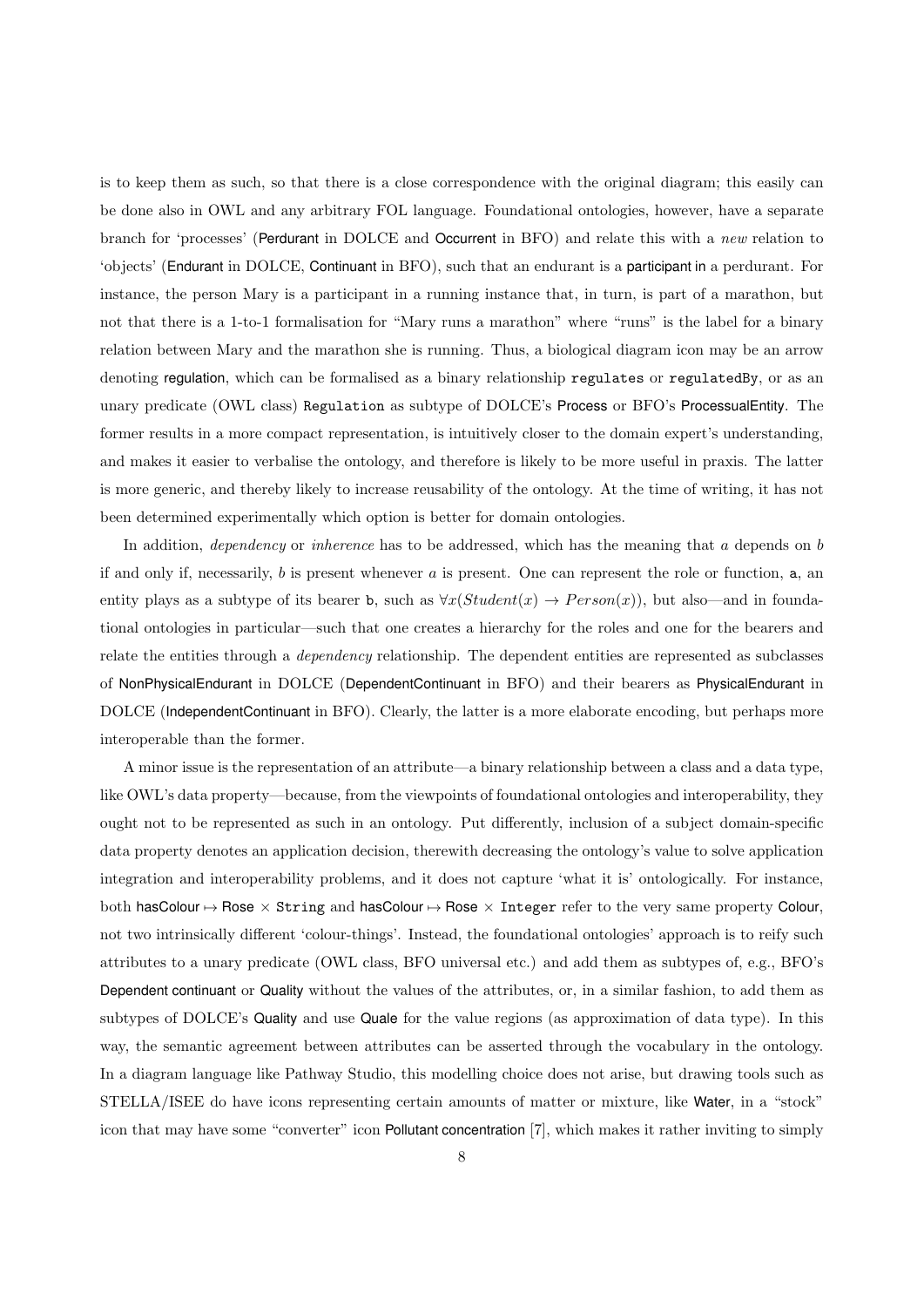add it as a data property in an OWL ontology instead of the DOLCE/BFO approach with qualities as unaries.

At the time of writing, there are no full mappings between the extant foundational ontologies, so one has to choose one; how to choose the most appropriate one for the task at hand and why that one, is a separate task, which is beyond the current scope.

#### 2.4. DiDOn Procedure to Formalise a Diagrammatic Vocabulary

The considerations and decision points described in the previous sections are structured into the Diagram to Domain Ontology, DiDOn. This has a preliminary step of requirements analysis (item 0; more detail can be found elsewhere), then the core steps with the analysis of the elements in the graphical language and how to represent them formally in the ontology (items 1-6), from which the rules to populate the ontology with entities from the individual diagrams can be constructed (item 7). If desired, steps 1-6 can be enforced in a software-mediated formalisation workflow and/or incorporated into existing macro-level methodologies for ontology development. The procedure is as follows.

0. The usual ontology requirements analysis (such as scope, purpose, sample usage, type of queries, desired reasoning services, etc.), including

(a) Choose a representation language, informed by, among others, Figure 2 and Table 1 in [37];

- 1. Basic assessment of the icons in the tool's "legend":
	- (a) Divide between unaries, binaries  $(n = 2)$ , and *n*-aries where  $n \geq 3$ ;
	- (b) For the *n*-aries where  $n \geq 3$ : assess the functional dependencies and create new relationships with lower arity, where possible (use a procedure described in, e.g.,  $[32, 43]$ );
	- (c) Divide the binaries and real n-aries by generic relationships (like parthood, participation), domain-specific relationships, and attributes;
- 2. Use OBO? If no: go to Item 3; If yes, do:
	- (a) Represent each unary as an OBO Class (node in the graph);
	- (b) Add parthood as part-of that is transitive;
	- (c) Binaries, choose:
		- i. As relations: Add the domain-specific binaries as user-defined OBO Relation (edge in the graph), and omit the attributes and n-ary relations  $(n \geq 3)$ ;
		- ii. As classes: Represent each binary as an OBO Class (node in the graph);
	- (d) If the result of item 2a is multiple hierarchies or ontologies and the result of item 2c includes user-defined relations (e.g., inheres\_in), then, optionally:
		- i. Use the BFO-in-obo to clarify the hierarchies;
		- ii. Use the RO-in-obo for compatibility of the relations with other OBO-ontologies;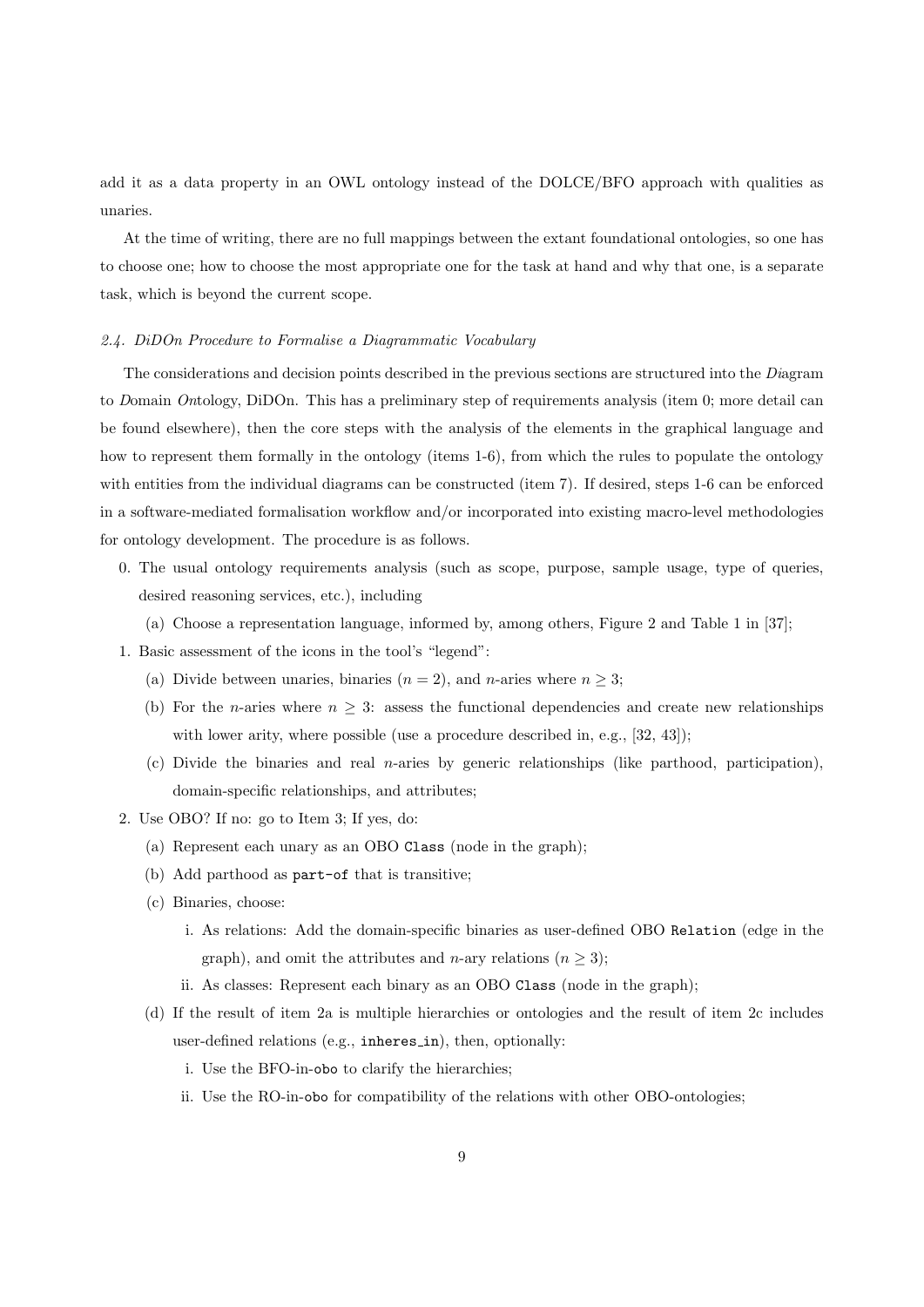- (e) Add so-called cross-products [49] within or across these and, optionally, other domain ontologies, where applicable;
- (f) Proceed to item 8;
- 3. SKOS? If no: go to Item 4; If yes, do:
	- (a) Declare unaries to be a SKOS entity, using ex:unary\_name rdf:type skos:Concept,

where ex is shorthand of the declared namespace URI and unary name should be replaced with the unary;

- (b) Extend SKOS with a limited notion of the 'subsumption' relation, using ex:broaderGeneric rdfs:subPropertyOf skos:broader
	- replacing ex with the appropriate URI;
- (c) If parthood exists among the binaries, extend SKOS with ex:broaderPartitive rdfs:subPropertyOf skos:broader, replacing ex with the appropriate URI;
- (d) Add the other (non-attribute) binaries as skos:related or extend the SKOS RDF Schema accordingly (analogous to the extensions in items 3b and 3c);
- (e) Proceed to item 8;
- 4. Choose a foundational ontology, or a module thereof.
- 5. N-aries as classes? If no: go to Item 6; If yes, do:
	- (a) Declare unaries as unary predicates subsumed by Continuant (or Endurant in DOLCE);
	- (b) Declare part-of, participates-in, and depends-on (or: inheres-in) as binary relationships, if not already present from the chosen foundational ontology, and type the relationships:
		- i. Add part-of and/or has-part and its relational properties (to the extent possible in the language), and assess if proper parthood is needed as well;
		- ii. Add participates-in and/or has-participant and declare its domain as, as a minimum, Continuant and range as Occurrent (or Perdurant in DOLCE);
		- iii. Add inheres-in (or: depends-on) and declare its domain as DependentContinuant (or NonPhysicalEndurant) and range as IndependentContinuant (or PhysicalEndurant);
	- (c) Declare all domain-specific *n*-aries as classes, suitably positioned as a subtype of  $0$ ccurrent;
	- (d) Add the attributes as unaries subsumed by Quality and, if available in the foundational ontology:
		- i. Add the abstract representation of the data types under Quale, spatial/temporal Region, or similar;
		- ii. Add the relationships between the class, Quality and Quale (in DOLCE, they are qt and ql, respectively);
	- (e) Consider also sample diagrams;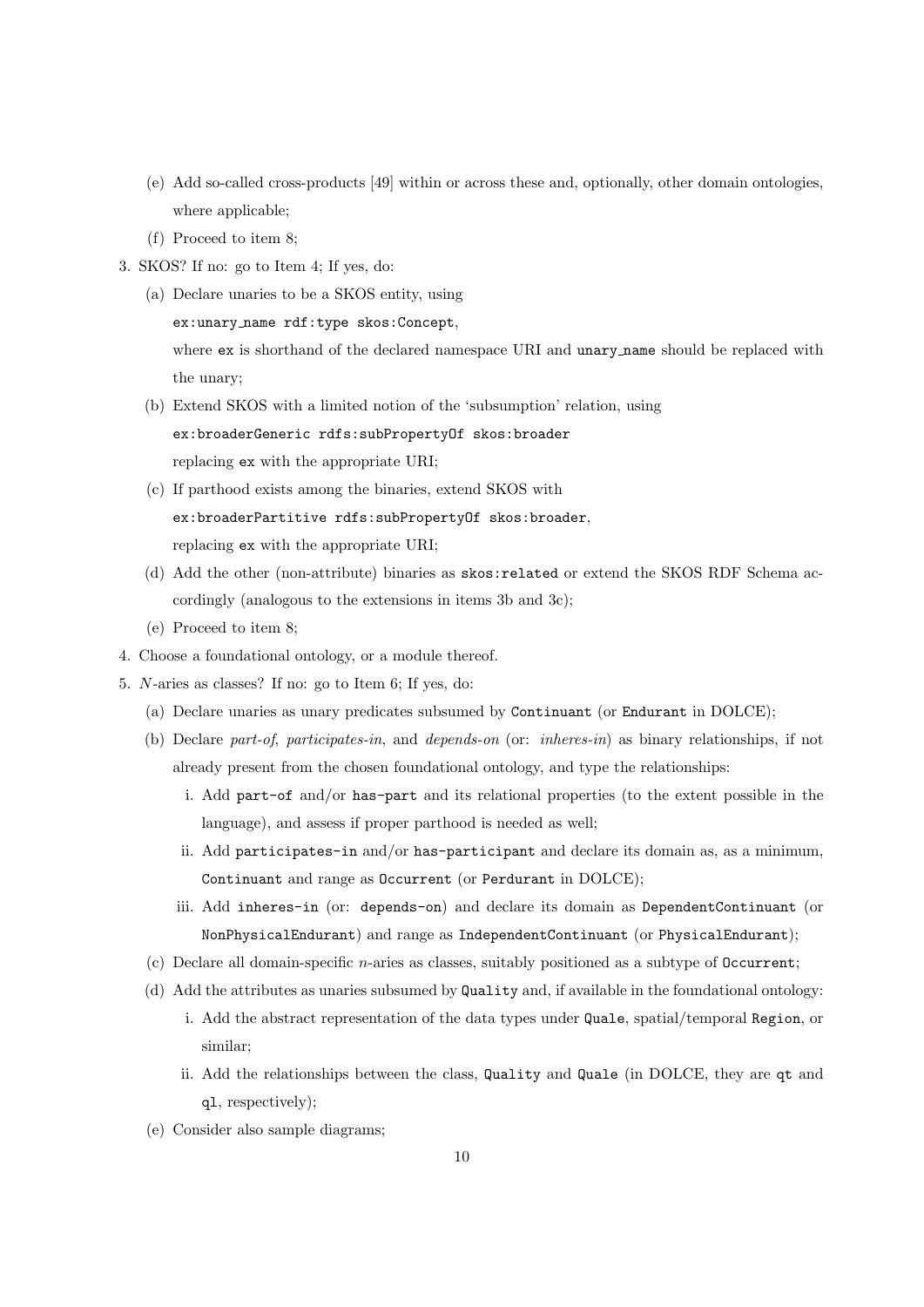- i. An n-ary has relations to  $>1$  unary? If yes: record that cardinality will have to be included when processing the diagrams;
- (f) Proceed to item 8;
- 6. N-aries as relationships. Do:
	- (a) Consider also sample diagrams:
		- i. An *n*-ary has relations to  $> 1$  unary? If yes: note cardinality;
		- ii. Chaining of n-aries? If yes: note concatenation;
		- iii. Sequences of the same binary? If yes: declare transitivity;
	- (b) Use OWL 2 DL? If no: go to Item 6c; If yes, do:
		- i. Declare unaries as subclasses of (a suitable subclass of) Continuant in the class hierarchy;
		- ii. Include (or ascertain inclusion when using owl:import to import the foundational ontology) generic object properties, as described in item 5b, but for the part-of object property characteristics, declare it only transitive and reflexive;
		- iii. Declare domain-specific binaries as OWL object properties;
		- iv. Attributes: choose either
			- A. Under Quality, like in item 5d; or
			- B. As OWL data property and declare a suitable domain (an OWL class) and range (XML data type);
		- v. *n*-aries with  $n > 2$ ? If yes: if used often, drop it, if used sparingly, do the approximation of reification;
		- vi. Proceed to item 8;
	- (c) Full FOL or more. Do:
		- i. Examine at least the spatial and temporal dimension;
			- A. If spatial relations, then consider inclusion of an RCC or mereotopological theory;
			- B. If temporal relations, then consider inclusion of the Allen temporal relations and consider formalisation in a temporal logic;
		- ii. Are there any "system" icons? If yes: consider granularity;
		- iii. Declare binaries and n-aries;
		- iv. Declare same as in items 5a, 5b, 5d, and 6a;
		- v. Proceed to item 8;
- 7. Consider the contents of relevant domain ontologies, if any, and assess their commitments regarding the choices made, i.e., item  $5$  vs. item  $6$ , item  $6$  vs. item  $6c$ , and item  $6(b)$ iv, then do either:
	- (a) If the same choices have been made:
		- i. import the ontology in whole or in part, as appropriate;
		- ii. declare equivalences between the classes and relations of the imported ontology and the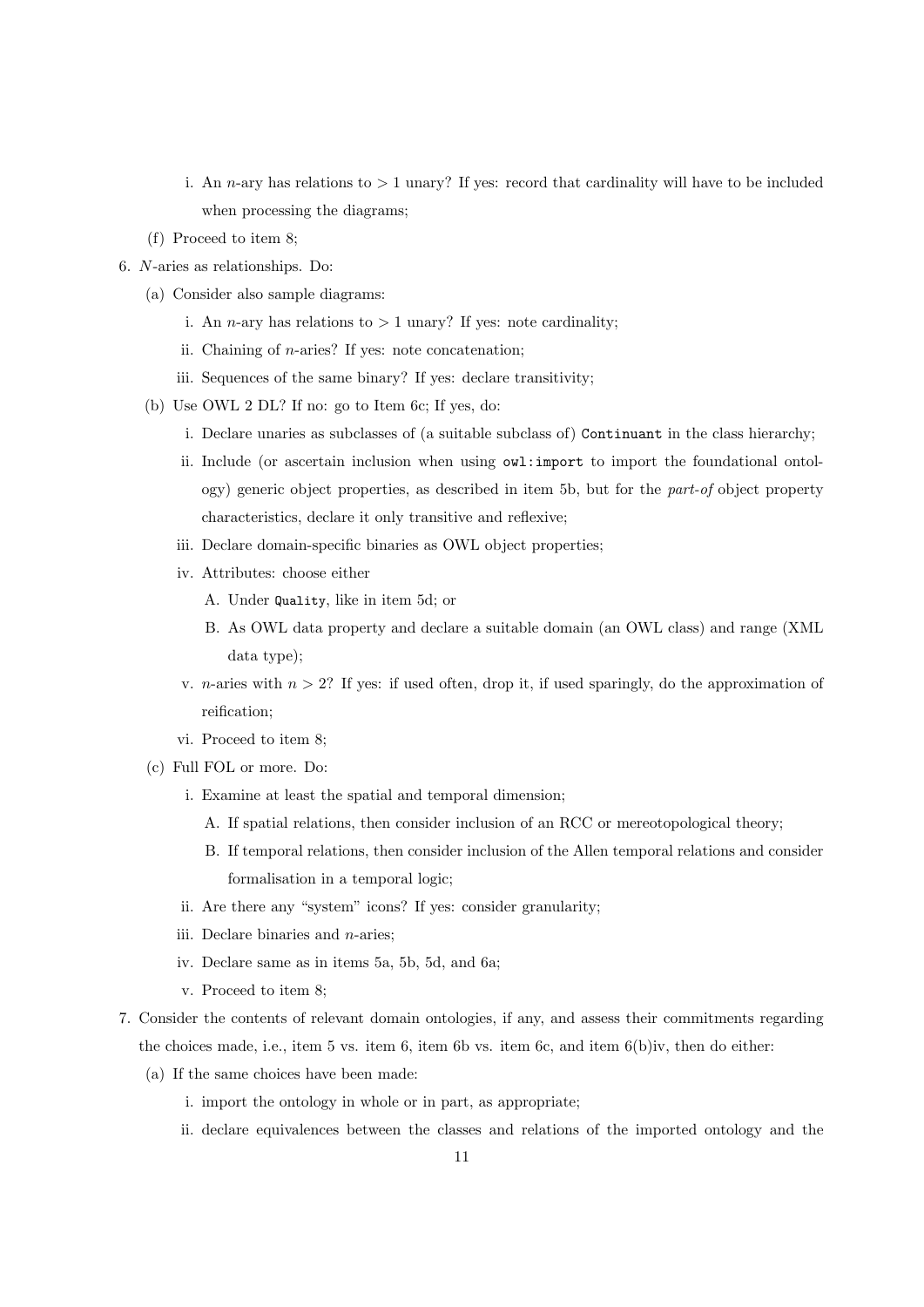formalised diagram vocabulary;

- (b) If different choices have been made: remodel the knowledge in whole or in part to match the choices and include it, as appropriate;
- 8. Ontology population by processing the diagrams: see below;
- $\geq$  9. Ontology maintenance (verification of represented knowledge, update in the light of recent advances in science, etc.) and deployment.

Item 8 consists of writing an algorithm to process each icon in an individual diagram to the appropriate class, relationships, or axiom(s) in the seed ontology, based on the formalisation pattern obtained in steps 1-6, and, in case another other domain ontology has been imported into the ontology under development, then one should include a subroutine to check if the class, relationship, or axiom is already present. More precise suggestions can be made upfront, especially with respect to OBO and SKOS, but less so for the more expressive formalisations, because they depend to a larger extent on the choices made in steps 4, 5, or 6. The basic idea for generating the rules is similar for each option (with variations in notation), except for the distinction between handling  $n$ -aries as classes or as relatioships:

# A. SKOS:

(a) Each label of the icon in a diagram, A, generates an assertion

ex:A rdf:type skos:Concept

and

### ex:A skos:broaderGeneric ex:unary name

where ex is shorthand for the URI, unary name an unary declared previously in item 3a, and A the label of the icon in the particular diagram that has the same icon as unary name has.

- (b) Add the ex:broaderPartitive and skos:related assertions between the newly added entities, following the choices made in item 3d;
- (c) Proceed to item D;

#### B. N-aries as classes:

- (a) OBO:
	- i. Each label of the matching icon in a diagram generates a new ID and name in the ontology and is a new child of  $(i.e., is=a:)$  the respective main class added in items 2a and 2c;
	- ii. Perform post-processing with the added entities, depending on the choices made in item 2d;
	- iii. Proceed to item D;
- (b) OWL:
	- i. Each label of the matching icon in a diagram, A, generates a new OWL class and a SubClassOf(A unary name)

assertion for the corresponding class added in item 5a, 5c, and 5d;

ii. For each unary name added in item 5c, add has-participant assertions, such that all its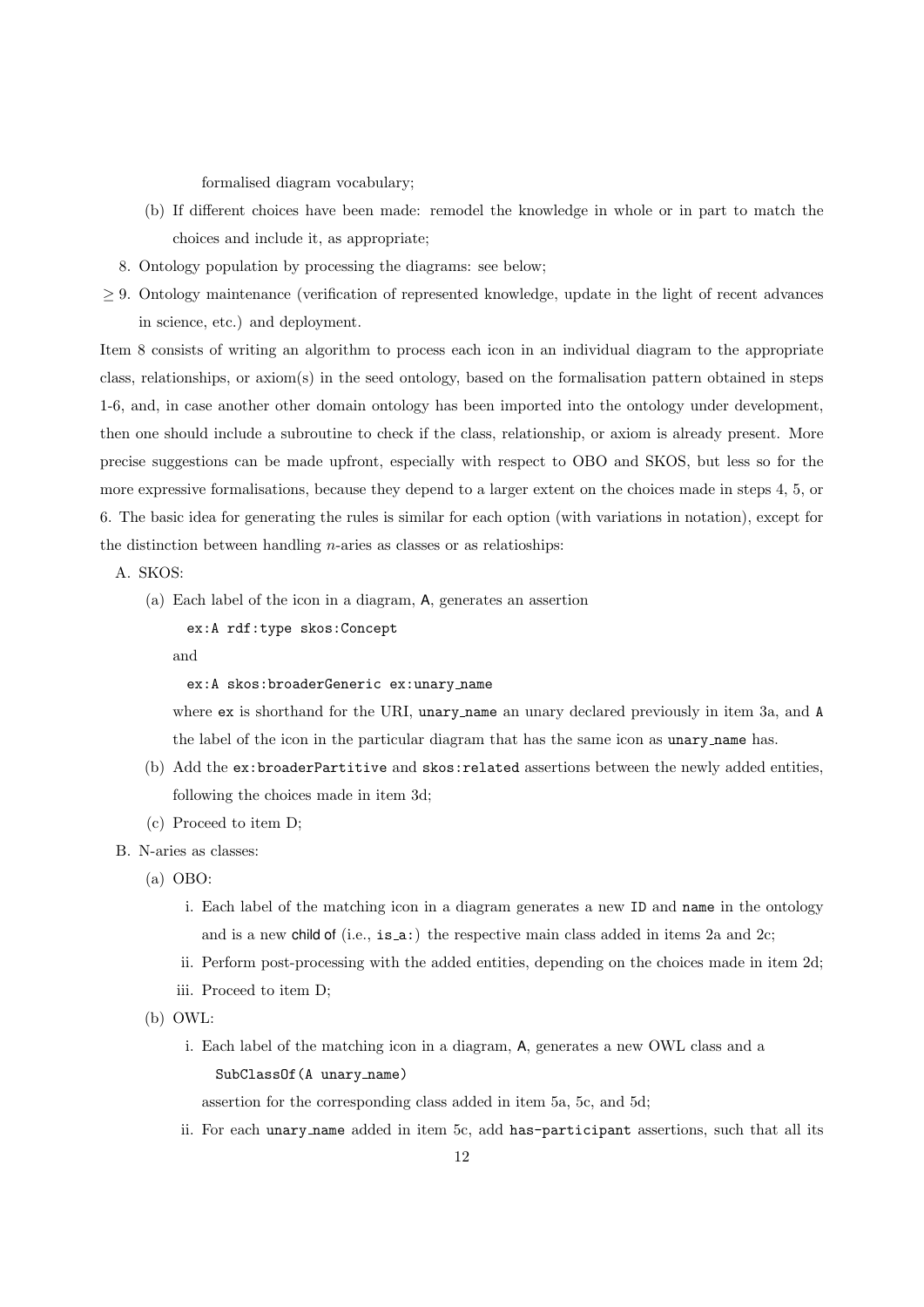players  $(C_i, i \geq 2$ , subsumed by Continu-ant) in the original *n*-ary appear in

ObjectPropertyDomain(has-participant unary name)

ObjectPropertyRange(has-participant  $C_i$ )

and, depending on the recorded cardinality (item 5(e)i), add the appropriate OWL assertions;

- iii. For each unary name added in item 5d, add the respective object property assertions for the quales, if applicable;
- iv. Proceed to item D;
- (c) Full FOL or more: Depends on the language chosen, and the choices made particularly in items  $6(c)i$ ,  $6(c)ii$ , and  $6(c)i$ v;
- C. N-aries as relationships:
	- (a) OBO:
		- i. Each label of the icon in a diagram generates a new ID and name in the ontology and is a new child of (i.e., is\_a:) the respective main class added in item 2a;
		- ii. Use relationship: part\_of with part-whole assertions, and relationship:[user-defined-relation-in-item-2c] for the other relations;
		- iii. Perform post-processing with the added entities, depending on the choices made in item 2d;
		- iv. Proceed to item D;
	- (b) OWL:
		- i. As in item B(b)i, but applied to the outcome of item 6(b)i;
		- ii. For each binary in a diagram, with corresponding object property name added in item 6(b)iii, add ObjectPropertyDomain and ObjectPropertyRange restrictions, and, where applicable, the cardinality restrictions;
		- iii. Process the attributes in the diagrams according to the choice made in item  $6(b)$ iv;
		- iv. Proceed to item D;
	- (c) Full FOL or more: Depends on the language chosen, and the choices made particularly in items  $6(c)i$ ,  $6(c)ii$ , and  $6(c)i$ v;
- D. Substitute any abbreviation used in the diagrams with its full name.
- E. If a unary from formalisation steps 1-6 denotes an individual, then either convert its subclasses into individuals or use a layered architecture for the ontology with a branch for particulars and one for categories.

We shall see an application of a more detailed ontology population algorithm for OWL with n-aries as relationships in the case study.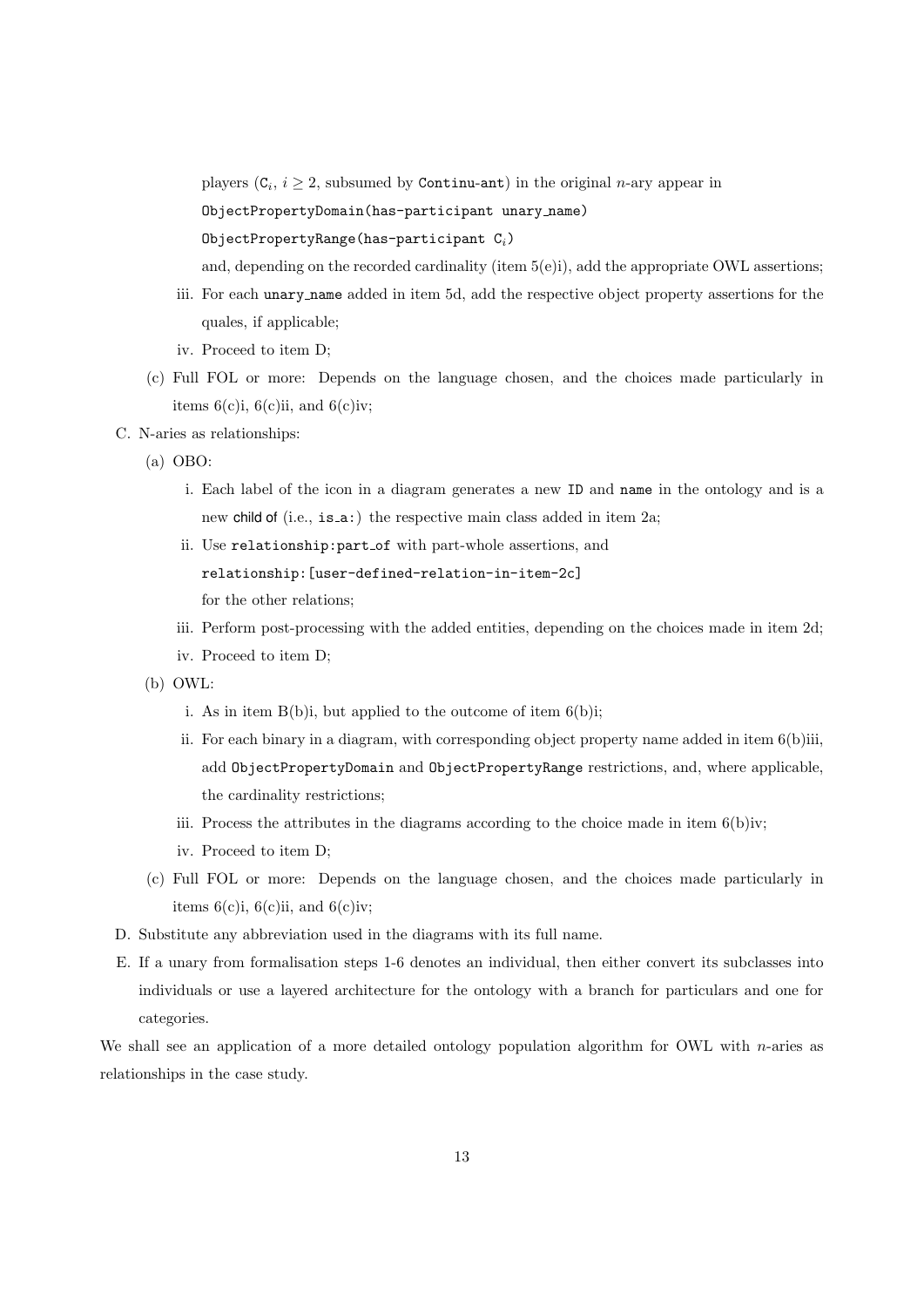#### 3. Case Study: Analysis of the Pathway Studio Graphical Vocabulary

The purpose of the case study is to demonstrate the usability and detailed workings of the procedure (as opposed to hiding that in an application). To this end, a graphically fairly comprehensive modelling tool, Pathway Studio (PS) [23], was chosen out of one of many graphical pathway tools [50]. PS lets the user build pathways and analyse them on the relationships between genes, proteins, cell processes and diseases. It is useful for illustrative purpose, because of the expressiveness of its vocabulary and the generation of its source data. The source data for the PS diagrams that come with the installation originate from a combination of NLP of scientific literature and manual examination, correction, and curation. Given the difficulty of ontology learning through NLP tools, one can envision a two-step process from manual examination and NLP of scientific articles to PS, and from PS to expressive ontology, which, in turn, can be used to improve NLP. To give an idea of its usage, and thereby providing hints toward desired reasoning scenarios, hence, contributing to choosing a representation language, several specific user requirements were abstracted from the biological examples: Compound  $X$  (e.g., a potential drug) binds and activates  $Y$ , which is a main switch in pathway Z that should be interrupted to cure the disease. Sample queries are:

- Q1: Is Y involved in some other pathway?
- $Q2$ : What are the characteristics of the other pathways that Y is involved in? E.g., are they spatially separated (e.g., in different tissues), is there an analogue in another species?
- Q3: Given that one binds and activates Y with X, is there an activation of some Y' by X that is also a signaling molecule in pathway  $Z$ ?
- Q4: Is it known that there is some endogenous  $X'$  similar to X that also binds and activates Y?
- Q5: Which As and Bs are affected by Y's X and X' in location C? (abstracted from  $[51]$ <sup>1</sup>)

Q1 can be a simple class-query, but the others show that OBO and SKOS are insufficient to meet the desired inferences, hence OWL or arbitrary FOL should be chosen to formalise the Pathway Studio Vocabulary (PSV). To foster interoperability with other ontologies, OWL 2 DL is chosen. Note that this still permits simplification to an NLP ontology for text mining to find data for the diagrams or for data annotation, as well as an extension to a more expressive language, which will be discussed in Section 4.

#### 3.1. Pathway Studio Vocabulary Inventory

Let us now start with the first step in the DiDOn procedure: the basic analysis of the PSV. The following high-level informal descriptions are intended to give a non-biochemist an indication of the kind of things in the PSV depicted in Figure 3. Subject domain semantics especially useful in the formalization is italicized when they first appear.

<sup>&</sup>lt;sup>1</sup> "identify proteins and cell processes mediated through androgen receptor signaling using an androgen receptor agonist (17β-trenbolone) and antagonist (flutamide) in the liver."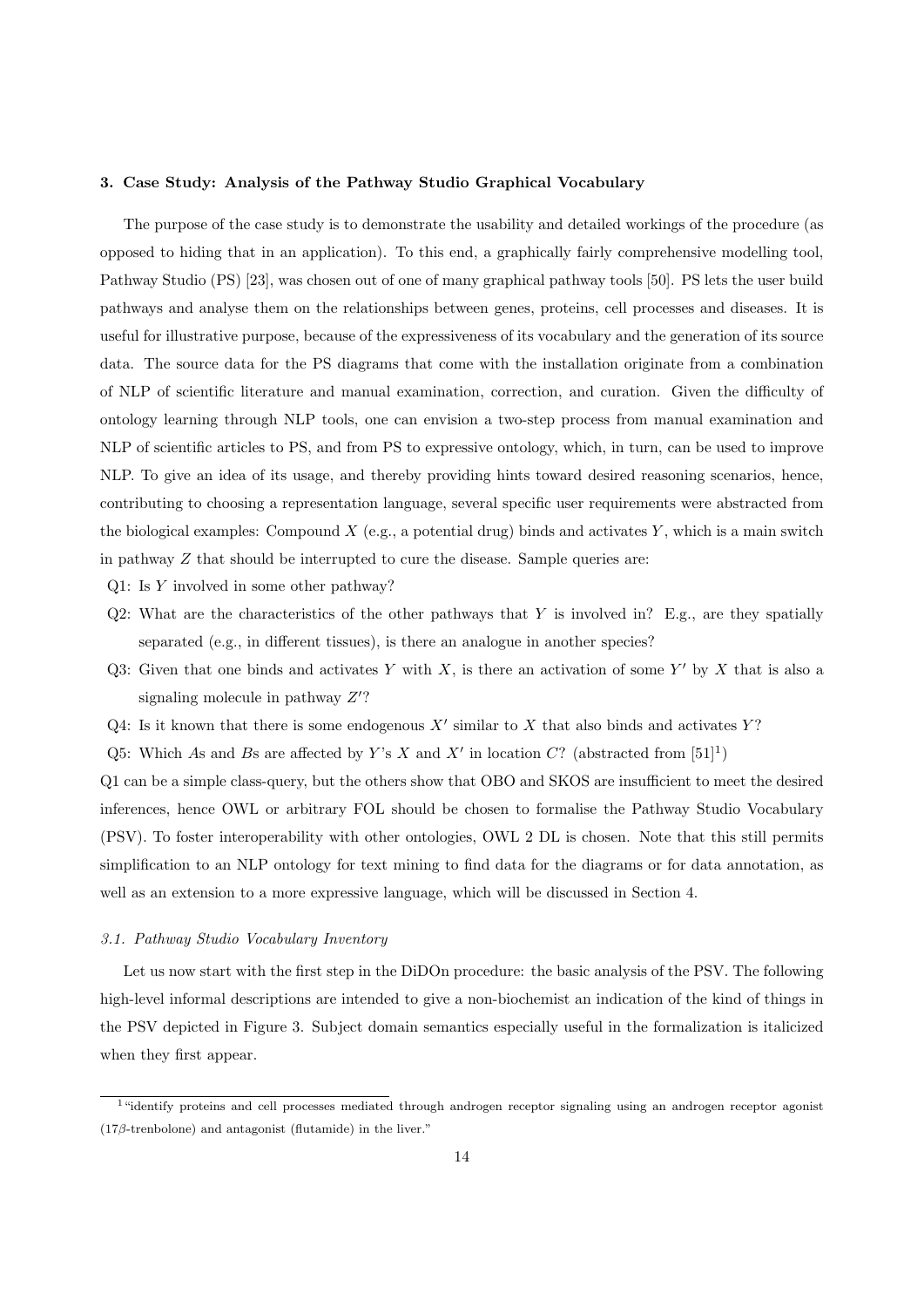

Figure 3: Pathway Studio's icons.

- Protein: biopolymer consisting of many linked  $\alpha$ -ami-no acids. Shapes denote subclasses:
	- $-$  Kinases are enzymes, i.e., proteins with a *function/role* to catalyse the addition of a phosphate to a molecule (opposite of phosphatases).
	- Phosphatases are also enzymes, catalysing the removal of a phosphate from a molecule.
	- Ligand is a molecule that binds to a receptor, sometimes also referred to as substrate;
	- Transcription factor is a molecule that binds to a transcription factor binding site and thereby regulates expression of a gene that is located relatively nearby the site where that molecule binds.
	- Receptor: the receiving molecule in a receptor-ligand binding, i.e., a molecule with a role; depending on the location, it can be a protein when  $[in/on]$  a membrane or a Nuclear receptor (purple oval) bound to DNA, hence, a receptor is generally the less-mobile one of the receptor-ligand binding (the ligand 'arrives at' the receptor).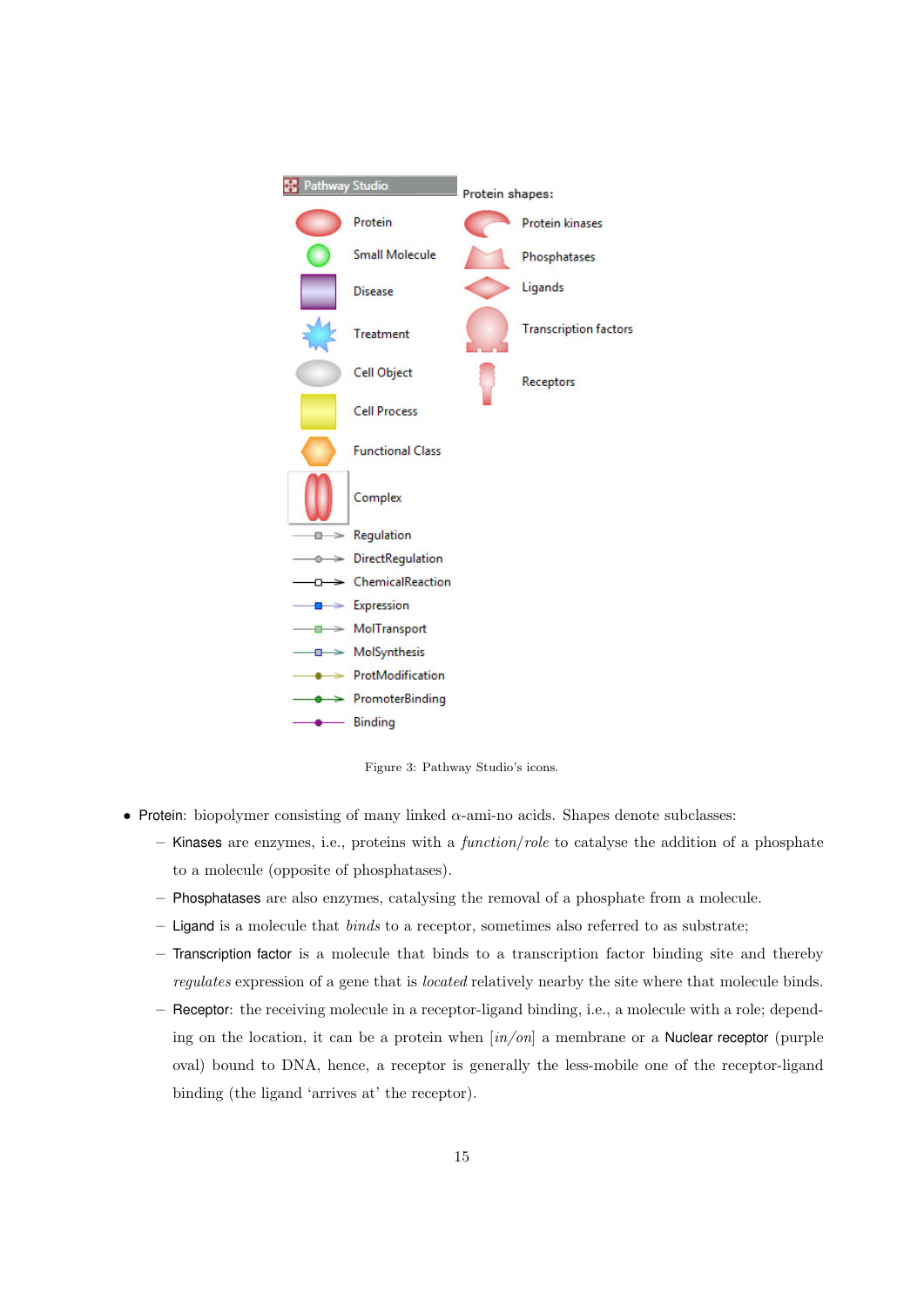- Small Molecule is a pervasive notion that appeals to intuition for its informal description : refers to, e.g., glucose, nitric oxide, (not 'macromolecule', such as protein, starch); there is no strict cut-off point for the physical size of the molecule.
- Treatment represents a *system*, here: a *cascade* of processes in which molecules *participate*;
- Cell Object represents a combination of a structural entity at a certain location in the cell, includes organelles;
- Cell Process represents a (combination of) process(es) located in the cell;
- Functional Class: molecule with a particular function;
- Complex consists of at least one protein and at least one other molecule (that also can be a protein) that may be bound to it.
- The arrows are binary *relations*, with Mol an abbreviation of molecule, and Prot of protein modification. A "⊕" in the arrow means positive effect and a line negative effect of the type of interaction indicated by the arrow's colour.

Hence, there are unaries and binaries only, no attributes, and no typical generic relationships in the PSV.

#### 3.2. Foundational Ontology Choice

From the available foundational ontologies, using BFO [29] (see also Figure 4) is a strategic option, because many bio-ontologies align themselves with it, even though all other extant foundational ontologies are more comprehensive.

The main issue to decide is to formalise PS's binaries as classes or as object properties. The limited set of arrows (Figure 3, bottom) suggests formalising them as OWL object properties, and it concurs with the relations of the Relation Ontology (RO) [28] that is integrated with BFO and its extensions under consideration. The dependency relationship in BFO terminology is inheres in and holds between dependent and independent continuants.

Domain ontologies may be useful for the individual diagrams. Given the named categories (Figure 3, top section), BioPax [39] will be useful to consult, which covers metabolic pathways and molecular interactions, as well as the OWLized Gene Ontology, Cell Cycle Ontology, and Protein Ontology [52]. The standardised categorisations, such as nomenclatures for enzymes [53] and nuclear receptors [54] are yet to be OWLized.

### 3.3. The Formalisation of the PSV

Having committed to OWL 2 DL, BFO+RO, and n-aries as relationships, we need to assess sample diagrams; a small one is depicted in Figure 1 and many larger ones can be consulted online [22]. This reveals that regulation is transitive, each pathway has at least three molecules, and nuclear receptors are bound to exactly one DNA molecule.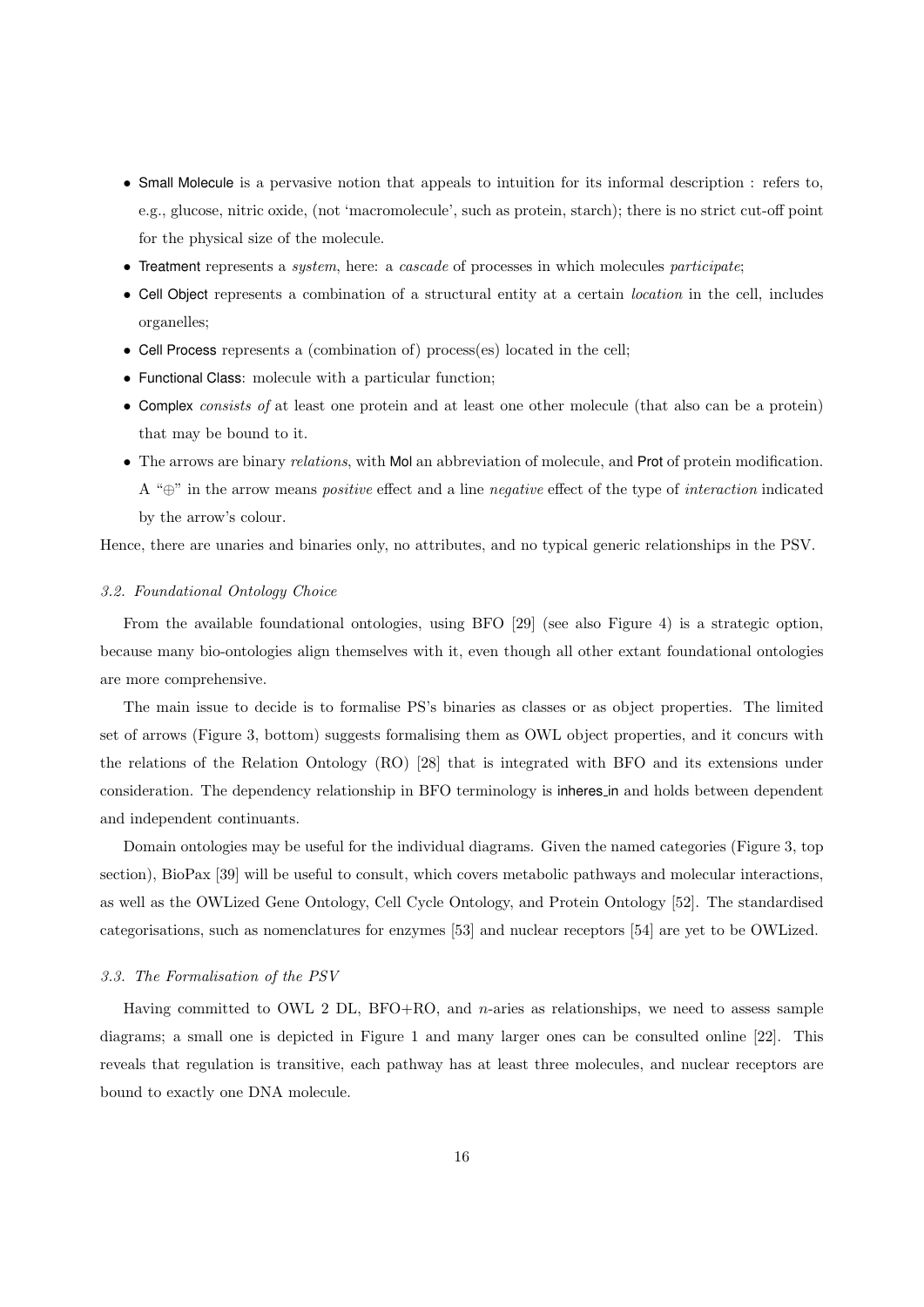

Figure 4: Graphical rendering of a section of the BFO v1.1 taxonomy.

We can now proceed to the formalization in OWL 2 DL. The relevant basics of OWL 2 DL, hence, the formal semantics, and its more compact DL notation are included in Appendix A. Together with BFO for the subject domain semantics, we can proceed to the actual formalisation of the icons. Due to space limitations as well as the principle of minimum necessary commitment, only the conservative axioms will be described here. Let BFO be shorthand denoting all its 39 classes {Entity, Continuant, Occurrent, ...} (see also Figure 4), hence in its OWLized format  $BFO \in V_C$ . Let RO be shorthand notation to denote all 12 relationships {has\_participant, has\_part, has\_agent, ...} in the Relation Ontology, hence in its OWLized format  $RO \in V_{OP}$ . BFO and RO classes and object properties are henceforth indicated with *italic* courier font to distinguish them from the classes and object properties generated from the formalisation of the PSV. Combining this with the basic analysis of the PSV, we obtain the following set of basic assertions.

Protein  $\Box$  Molecule, SmallMolecule  $\sqsubseteq$  Molecule, ProteinComplex  $\sqsubseteq$  Molecule, Molecule  $\Box$  *Object*, TranscriptionFactor  $\sqsubseteq$  ∃inheres\_in.Protein, Ligand  $\Box$  ∃inheres\_in.Protein,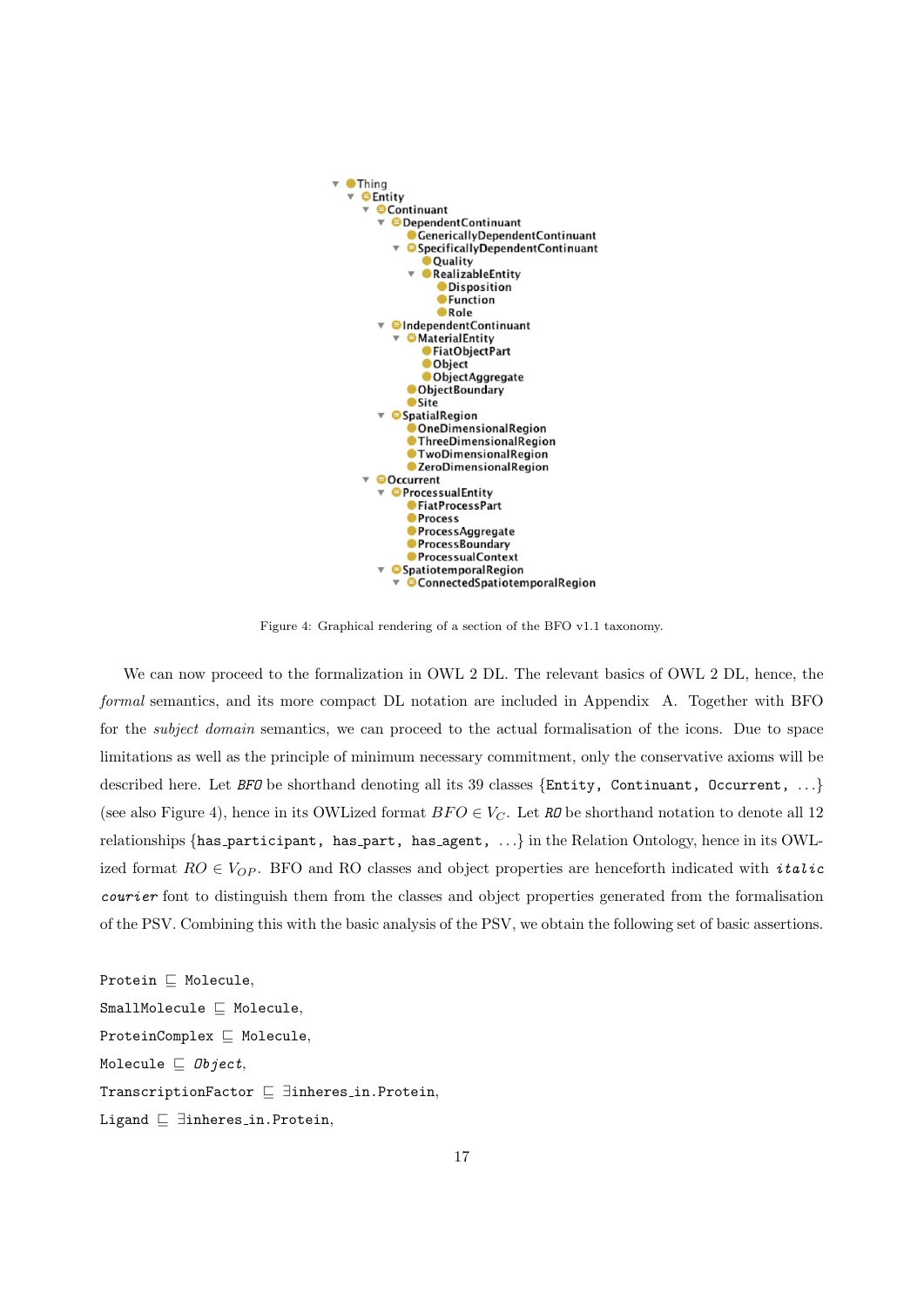```
Receptor \Box ∃inheres_in.Protein,
```

```
Enzyme \Box ∃inheres_in.Protein,
```

```
FunctionalClass \Box Function,
```
FunctionalClass  $\Box$  ∃inheres\_in.Molecule,

Kinase  $\sqsubseteq$  Enzyme, Phosphatase  $\sqsubseteq$  Enzyme,

Kinase  $\sqsubseteq \neg$ Phosphatase,

CellProcess  $\dot{=}$  Process  $\Box$   $\exists$ located\_in.Cell,

```
CellObject \dot{=} Object \Box \exists contained_in.Cell,
```

```
ExtracellularProtein \stackrel{.}{=} Protein \Box
```
 $\exists$ *located\_in*. $\neg$ Cell.

NuclearReceptor  $\dot{=}$  Receptor  $\Box$  =1 binds<sup>-</sup>.DNA,

```
ProteinComplex \doteq Complex \sqcap
```

```
∃has_part.Protein \Box ∃has_part.Molecule \Box
```

```
\forallhas_part.(Protein \Box Molecule),
```

```
∃binds.TranscriptionFactorBindingSite v
```
TranscriptionFactor,

```
Pathway \subseteq System \Box \geq3 has part.Molecule \Box
```
 $\forall$ has\_part.Molecule,

Treatment  $\sqsubseteq$   $\exists$ has\_participant.Molecule,

```
System \sqsubseteq GenericallyDependentContinuant,
```

```
binds_promoter \sqsubseteq binds,
```

```
binds \sqsubseteq reacts_chemically,
```

```
up_regulates \sqsubseteq regulates,
```

```
regulates_directly \sqsubseteq regulates,
```

```
modifies \sqsubseteq reacts{\_}chemically,
```

```
modifies\_protein \sqsubseteq modifies,
```

```
∃modifies_protein<sup>-</sup> \sqsubseteq Protein,
```

```
synthesis \sqsubseteq reacts_chemically,
```

```
molecular_synthesis \Box synthesis,
```

```
molecular_transform \sqsubseteq transports,
```
∃molecular\_transport<sup>-</sup>  $\sqsubseteq$  Molecule.

The declared subclasses of Molecule are disjoint.

Receptor, TranscriptionFactor, Enzyme, and Ligand are disjoint and subclasses of Role.

regulates, expresses, transports, and reacts chemically are sub-properties of topObjectProperty.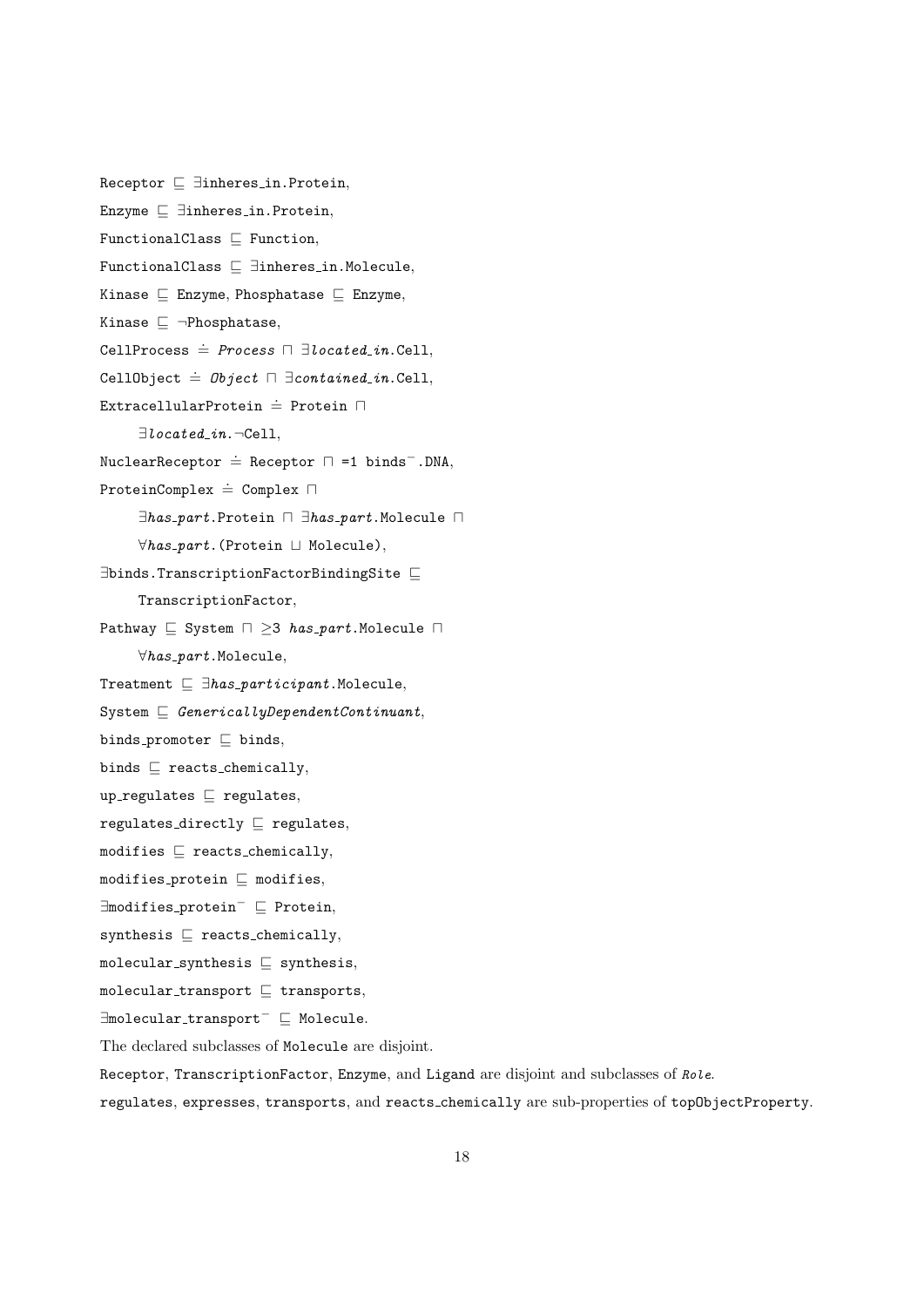Practically, both BFO and RO were imported into the new seed ontology with an owl:import statement and the above-listed statements were added to create the combined ontology OWLPathS.owl, which is available online at http://www.meteck.org/files/ontologies/OWLPathS.owl. Although BFO can be represented in the simple ALC DL language, the DL characterisation of OWLPathS is  $\mathcal{SHIO}$ , i.e., indeed requiring OWL 2 DL expressivity.

Finally, we have to assess the seed ontology obtained so far with related domain ontologies. BioPax has chosen to use n-aries as classes, not relations, hence, aside from the straightforward class equivalences such as pathway, complex, protein, and small molecule, it will require remodelling efforts, such as matching BioPax' class BiochemicalReaction with the owlpaths:reacts chemically object property and handle the conversion between participates in and domain and range axiom. The Protein Ontology already fits exactly with the choices made here. Equivalences have to be asserted between, among others, owlpaths: Protein and PR:000000001 (PRO's protein) and PRO's protein complex (in turn, an imported GO:0043234) and owlpaths:ProteinComplex.

#### 3.4. Ontology Population with the Diagrams

Given this core formalization of the PSV, a set of rules has to be be devised to automate the ontology learning process. Partial algorithms for the polygons and arrows are included in Algorithm 1 and 2, respectively. To illustrate its design and workings, let us consider Figure 1 again: the label ubiquitin is associated with a FunctionalClass-icon, hence an assertion

#### Ubiquitin  $\sqsubseteq$  FunctionalClass

should be added to the ontology. Ubiquitin is a (specifically) dependent continuant (because FunctionalClass is), so it has to inhere in some molecule; in this case, this is Protein, motivating the addition of

# Ubiquitin  $□$  ∃inheres\_in.Protein

to the ontology. The purple protein-shape has a label RARA, which is an abbreviation of Retinoic Acid Receptor Alpha, i.e., it is a nuclear receptor, thus one can add

#### $RetinoicAcidReceptorAlpha \subseteq NuclearReceptor$

and it also inheres in a protein, and so forth for the other elements. This second step with inheres in applies only when the protein shape is not a red oval.

For cell processes, like the yellow rectangle labeled protein degradation, one first adds

#### ProteinDegradation  $\sqsubseteq$  CellProcess

so that it inherits from CellProcess that it is located in the Cell, and, optionally, refines the range either to a subclass or a part of Cell later on. The process is similar for all polygons, such that the class is added under one of the main categories described in the previous section. In addition, it checks for any equivalences with PRO to avoid duplication. The algorithm is also extended with the BFO+RO-based BioTop [55], to avoid duplication and enhance the precision of the axioms; e.g., while Ubiquitin is not yet in BioTop and thus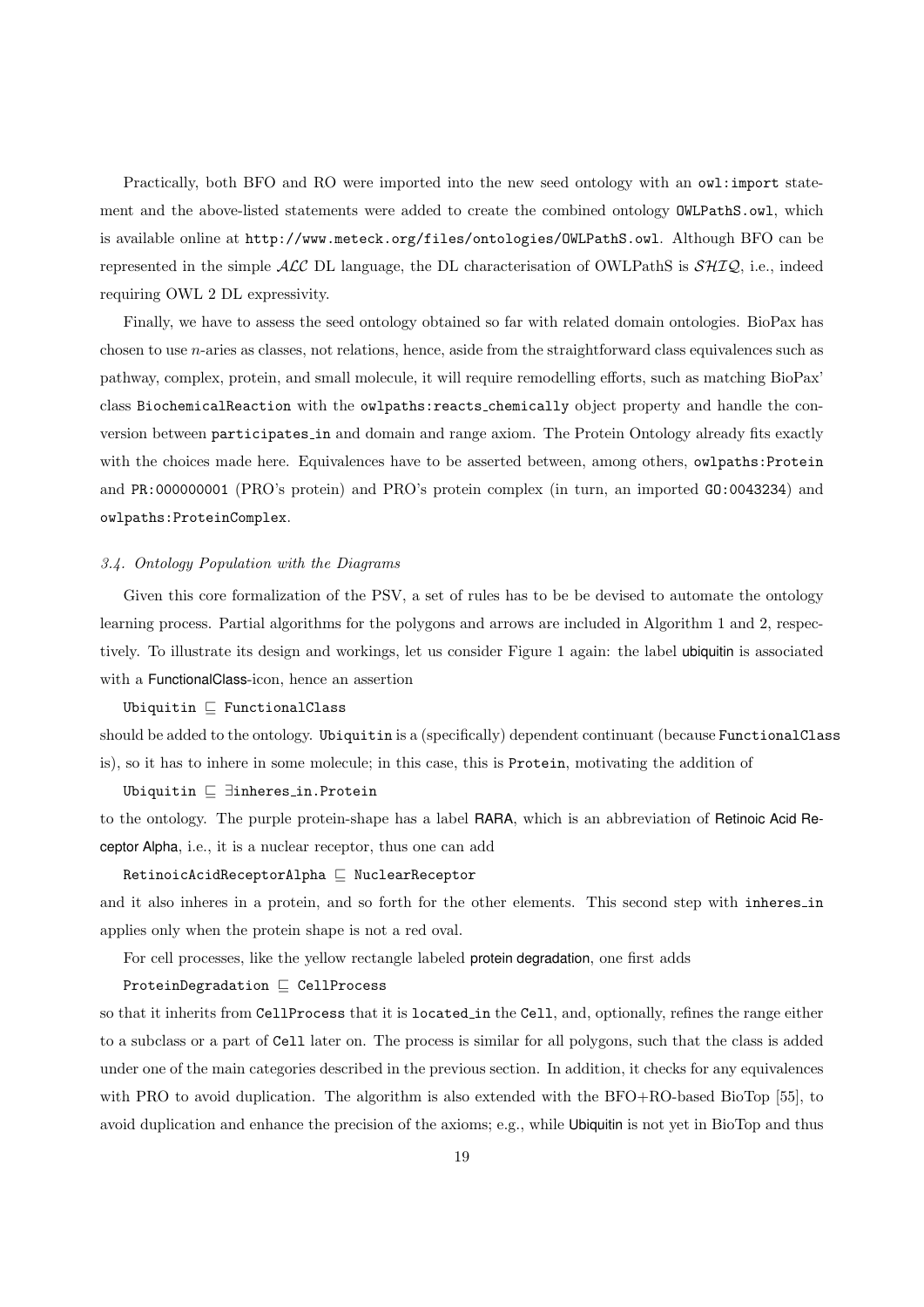can be added, multiple cell parts are included already, so that one can retrieve that partonomy and select the appropriate location (e.g., Cytoplasm).

The algorithm for the relationships is determined by the colour, adornments, and direction of the arrow, and that the assertion for the direction has to be added in the inverse. The reason for the latter is that while retinoic acid *expresses* RARA (see Figure 1), this is not the case for all retinoic acid molecules; conversely, it does hold that RARA is *expressed by some* retinoic acid molecule, hence

RARA  $\sqsubseteq$  ∃expressed\_by.RetinoicAcid

is the appropriate axiom to add to the ontology. This works analogously with the other relationships. A partial design-level algorithm for the arrows is described in Algorithm 2, which can be executed after Algorithm 1.

This completes one execution path through the DiDOn procedure.

#### 4. Discussion

As the PS case study demonstrates, one clearly can obtain a lot of information from the diagrams for an expressive bio-ontology. The DiDOn procedure in Section 2.4 aids in this process. One may ask why a formalisation procedure and why specifically the DiDOn procedure is any good. Concerning the former, a procedure brings the formalization decisions to the fore, requires the developer to make the modelling decisions explicit, and be able to coherently communicate and document that so that within as well as across ontology development projects this can be harmonised, or at least made clear. Concerning the latter, first, it has to be noted that there are no extant AI techniques that transform the bio-diagrams into bio-ontologies in a structured way, although the SMBL to OWL transformation under way with SMBL Harvester may have a promising intersection with the work presented here. Second, it goes beyond oneoff community of practice by expounding a method of formalization of the informal 'legacy' resources to standardised knowledge representation languages that is sufficiently generic to work with any graphical language of bio-diagrams, yet not too generic to render it of little use for biological resources. Moreover, third, it incorporates foundational ontology use to also handle subject domain semantics as opposed to a mere formalization into an arbitrary logical theory. Consequences of this aspect are the inclusion of the hitherto neglected representation decision to represent  $n$ -aries as classes vs  $n$ -aries as relationships, and the reuse of classes and relationships that are also used in other bio-ontologies and adjusting the representation of attributes so as to foster interoperability upfront, which improve the quality of the ontology as has been demonstrated in, e.g., [48]. Fourth, it acknowledges that different migration paths may be viable, and how, ensuring all essential tasks are carried out in a consistent manner and therewith making repeatability of the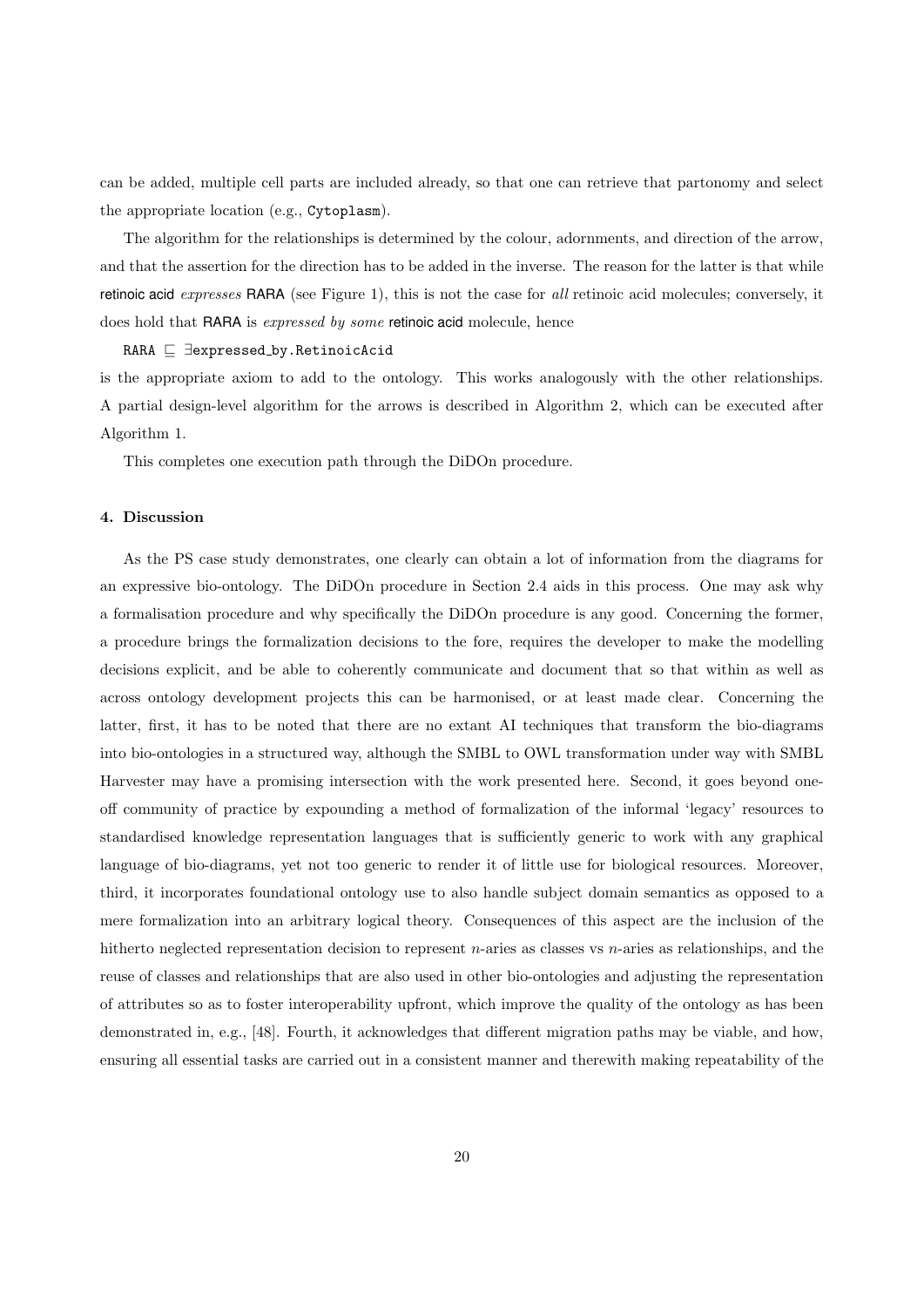process possible and opening up the way for structured transformations<sup>2</sup> and linking of ontologies that took a different formalisation route and therewith facilitating ontology interoperability. The OWLPathS seed ontology with its formalisation in OWL 2 DL, import of BFO+RO foundational ontologies and link with BioTop and PRO meets all these quality features. Given the relative comprehensiveness of the procedure, DiDOn may contribute to standardising decisions made for and during the formalisation within and across domain ontology development projects or even be incorporated in the drawing tools.

The procedure, however, does not help with the transformation of some of the implicit information that requires subject domain knowledge, such as knowing that a kinase is an enzyme. Other bottom-up approaches face this hurdle to an even greater extent: NLP for science has to use both general NLP rules and bio-adjusted heuristics [15], (e.g., the suffix "-ase" denotes the name of an enzyme).

#### 4.1. OBO and SKOS

Having demonstrated DiDOn with OWL+BFO+relationships leaves room for remarks on transformations to OBO and SKOS. It is useful to note that if one already has one formalisation, then the others can be obtained at least semi-automatically. There are online scripts that transform an OWL file into OBO or SKOS; an example of OWLPathS converted to SKOSPathS with Manchester's OWLtoSKOS converter [56] is available online at http://www.meteck.org/files/ontologies/SKSOPathS. As described in Section 2.2.1, classes become instances in SKOS and each usage of a unary in the actual diagrams is skos:broaderGeneric its respective core entity.

In the direction from SKOS to OWL, and provided one wants a real ontology and not some arbitrary OWL file, then once again one has to choose a foundational ontology, decide to represent  $n$ -aries as relations or as classes, and choose a suitable expressive language, i.e., following steps 4-7 in DiDOn. Some work to at least partially automate this idea has been carried out [57].

Concerning item 4 of the procedure—the use of a foundational ontology—one may question why it was not placed before OBO and SKOS. No foundational ontology is available in SKOS or OBO, other than an OBO version of BFO. Aside from BFO-in-obo, one also could choose to develop a BFO-in-SKOS and add that to step 3, and/or extend the SKOS vocabulary with the Relation Ontology relations. All other extant foundational ontologies require a much more expressive language to enable representation of the intended semantics (BFO too, in fact, as we will discuss in Section 4.2). Nevertheless, one could argue, even an 'ultra-ultra-light' version may be useful. However, this also makes it easier to introduce errors in the transformation due to the lower precision and accuracy that later on has to be re-analysed to represent it correctly anyway. A hitherto unexplored alternative option might be to use the expressive ontology for

<sup>&</sup>lt;sup>2</sup>For instance, between *n*-ary-as-class and *n*-ary-as-relationship: switch between a predurant and its two participates in axioms and an object property with its domain and a range axiom.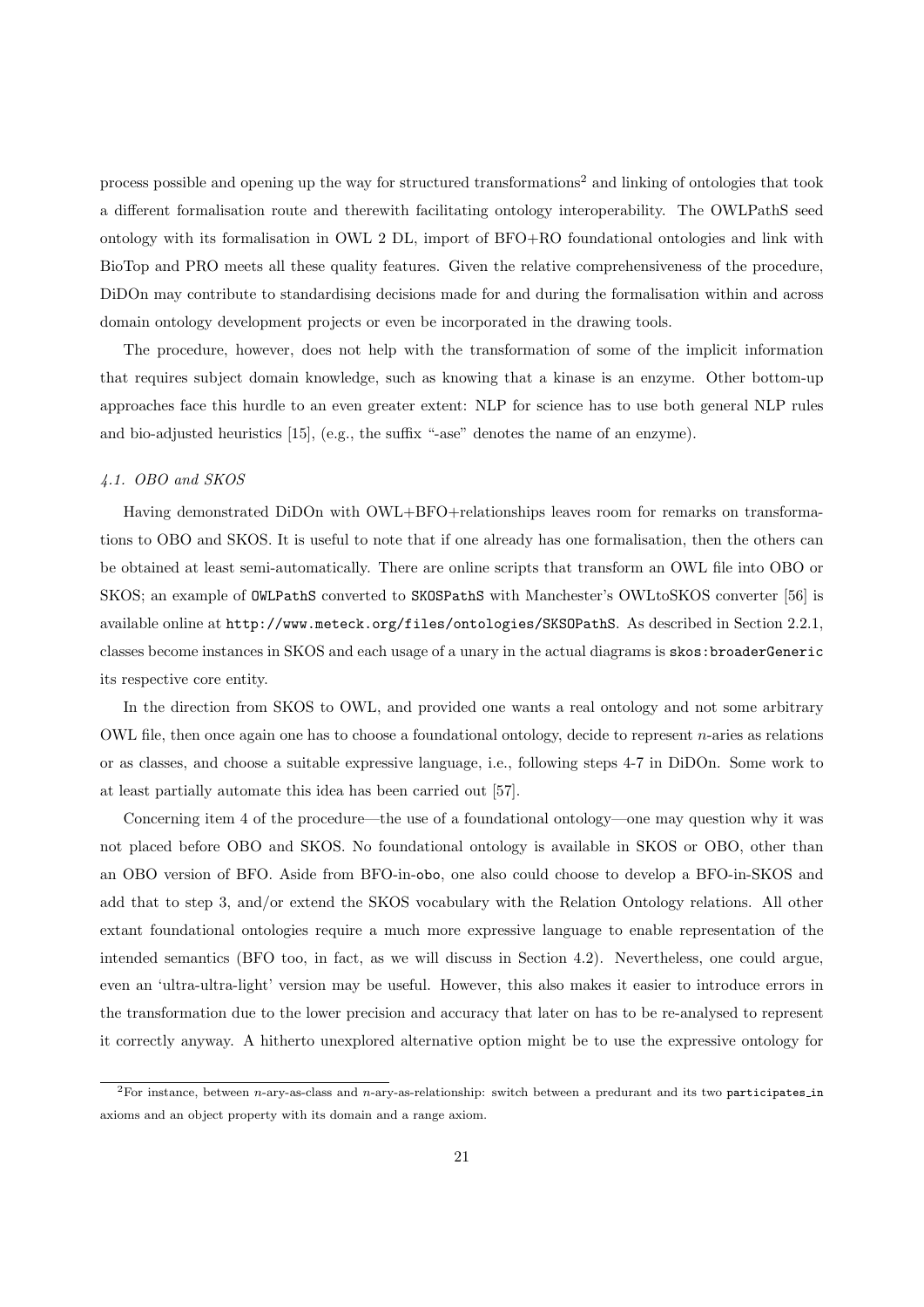modelling only and to remove axioms as required by the application scenario, instead of removing them upfront.

#### 4.2. Extensions

Given that OWL 2 DL was chosen as ontology language and not an arbitrary FOL language, time and location have not been addressed in the formalization, because they are even more deeply embedded in the diagrams and, at the time of writing, no practically usable technological solution for temporal ontologies exist yet that lets one use it with automated reasoning. Time is implicit with the very notion of pathway—i.e., some specific sequence of interactions—that is approximated with the arrows. Efforts to try to capture this with just "precedes" and "immediately precedes" relationships in an a-temporal ontology language bears no formal semantics, hence cannot be used in automated reasoning. Neither OBO nor OWL is expressive enough to assert that "a immediately precedes  $\mathbf{b}$ " means that we have not only  $(\mathbf{a}, t)$  and  $(\mathbf{b}, t')$  but also that it must hold for the time points that  $\neg \exists t'' \cdot t < t'' < t'$ . This has as consequence that the automated reasoner cannot infer anything about those assertions and cannot detect inconsistencies among assertions about time. In addition, it pulls the lid off the temporal knowledge representation and reasoning box, which also contains the Allen temporal relations (such as during, overlap, and disjoint) and the Time Ontology [58], among others. The Time Ontology, as well as 'precedes' labels, do provide a-temporal OWL object properties that can suffice when one only wants to *annotate* resources with a time component. Few temporal DLs exist, of which  $DLR_{US}$  [59] is very expressive and could be used for ontology-as-scientific-theory to represent the knowledge and TDL-Lite [60] is so-called computationally well-behaved, but seriously limited in expressiveness.

Regarding location, consider Figure 1's two thick lines representing membranes: because there are two and the bottom part of the figure shows a DNA helix, one can infer that the second line represents the membrane of the nucleus (hence, an eukaryotic cell) and the first one the cell membrane. Generally, compartmentalization is represented with such lines, different shaded areas, or both; examples from other diagram software can be examined for, e.g., IUBMB's intracellular pathways [61]. Inferring the implicit location is not easy due to both how it is represented in the diagrams—geometrical shapes but also, say, a stylised ribosome or heart—and (mereo)topological representation and reasoning is not solved for decidable languages and scalability of terminological and instance reasoning [62, 63]. In addition, recollect sample question Q2 in Section 3, which in natural language text moves easily between the molecule-level of the pathway in a cell and its nucleus to its location in some tissue, thus indicating the need to take into account granularity of representation and cater for cross-granular queries, which does not have a clear counterpart in the diagrams. What may be feasible to handle are the Cell Process icons, such as Protein Degradation (Figure 1) that involves several reactions, hence is a common 'folding' operation [64]. One also may want to modularize the knowledge along those lines, using an arbitrary-logic or OWL-based technique [65, 66], or use OWL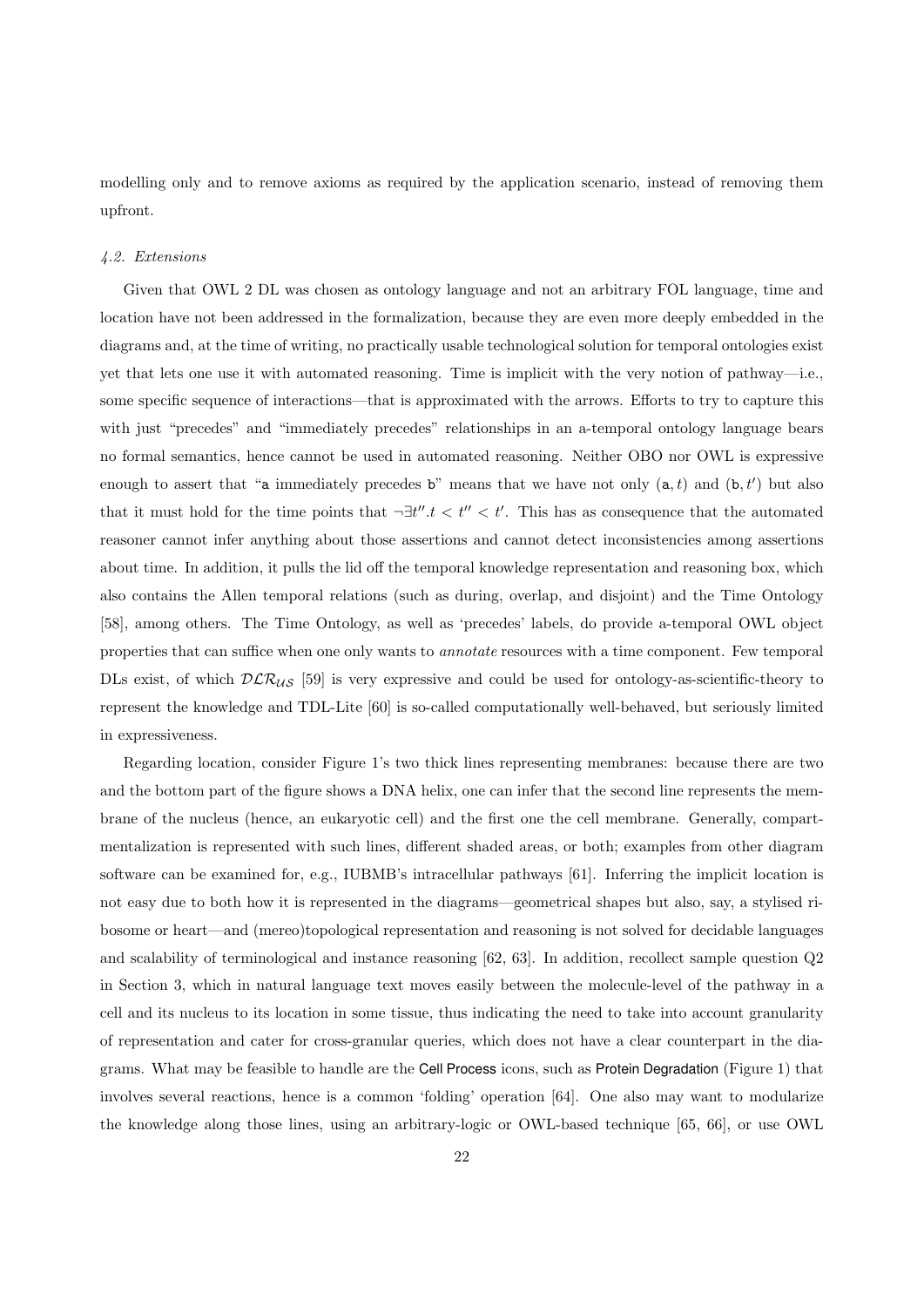#### owl:import statements to link the pathways.

All these topics are active fields of research.

Nevertheless these potentially missing aspects of the diagrams—potentially, because they are not necessary for all ontologies and ontology-driven information systems and do not occur in all diagrammatic languages—the basic formalization of the icon vocabulary already provides a solid basis to simplify and speed up ontology development compared to manual efforts or NLP. In addition, using a more expressive language invites the domain expert to be more precise so as to resolve ambiguities, a benefit which was already observed in [7] for eco-ontologies. Only then can it be checked computationally if the many diagrammatic pathways are consistent together and gaps can be found easily, which motivates further modelling in case the missing knowledge was known or can serve as impetus for laboratory experimentation. Added benefits of the approach are that such diagrams also can be deployed as intermediate representation of the knowledge so as to facilitate understanding and communication between logicians and the content providers. Also, it can bring the information modelled in such diagrams—often hidden or locked in, e.g., expensive hardcopy textbooks—into the open access domain for free use and reuse.

We are in the process of taking DiDOn to the implementation-level. This comprises, on the one hand, zooming in on converting diagrams to an ontology in the subject domain of microbiology and health with, initially, opportunistic infectious diseases, and, on the other hand, developing full software-support for DiDOn (a proof-of-concept tool for Step 4 of DiDOn is already available [67]).

#### 5. Conclusions

To speed up and simplify bio-ontology development, we proposed the DiDOn procedure to formalise semistructured life science diagrams, which operates at the micro-level of ontology development by providing a structured approach to representing different pieces of information in the ontology. DiDOn is aimed at extracting explicit and implicit knowledge from diagram-based 'legacy' resources in such a way so that also the subject domain semantics can be preserved and that it can be carried out in a clear, traceable, and reproducible way. Four trajectories for formalization were identified—OBO, SKOS, OWL 2 DL, and arbitrary FOL—with the option to integrate it with a foundational ontology so that both a formal and precise subject domain semantics is generated when populating the ontology. This was demonstrated with the extensive icon vocabulary of Pathway Studio and OWL 2 DL, BFO, and n-aries as binary relations.

# Acknowledgment

The author gratefully acknowledges Kristina Hettne for providing several models of NHR pathways and sample queries.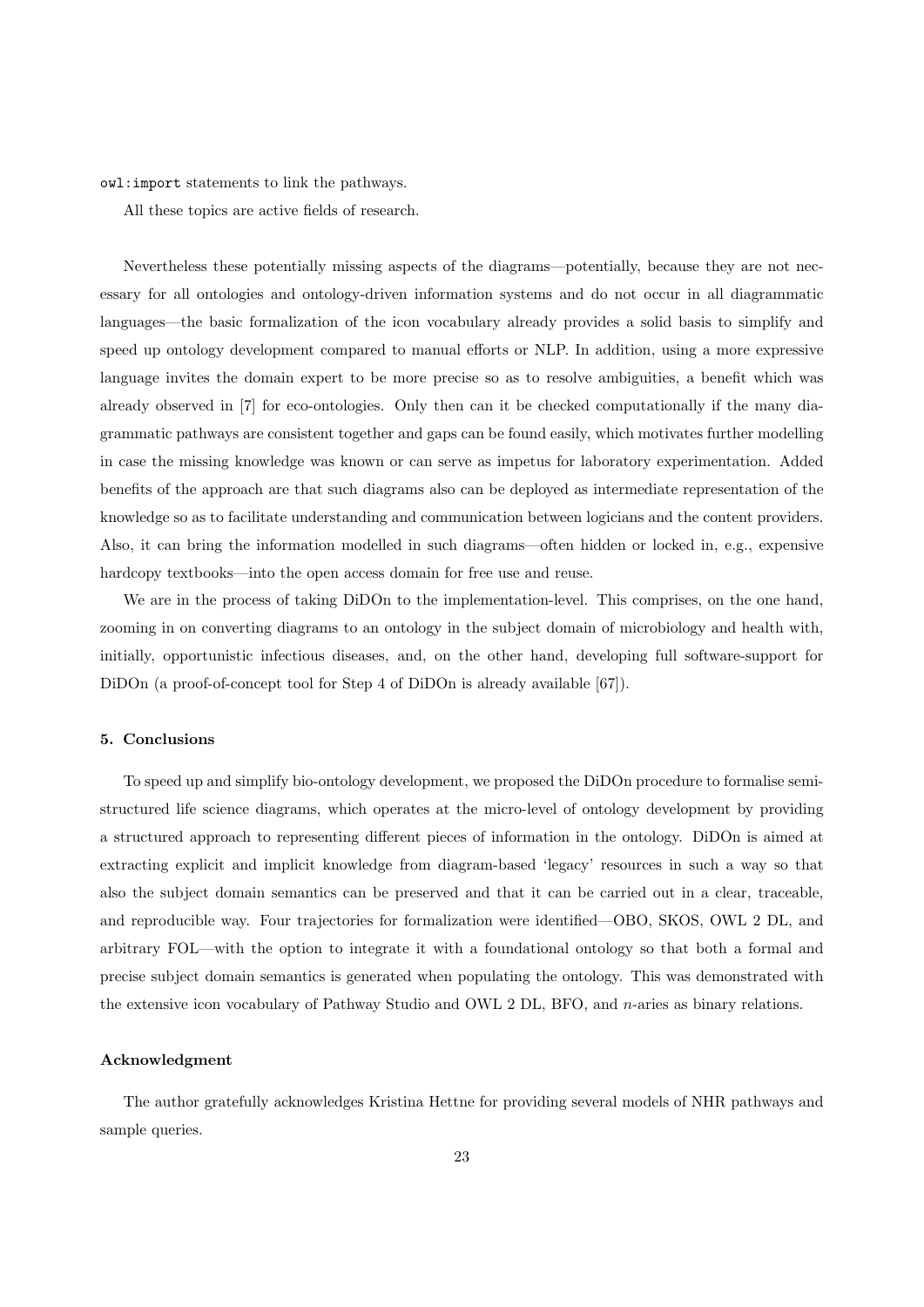#### Appendix A. The OWL 2 DL Ontology Language

The OWL 2 DL direct semantics (a model-theoretic semantics) can be consulted online [42] and the essentials of DLs are described in [68]. Here we summarise the OWL 2 DL syntax and semantics only insofar as is necessary to have a self-contained paper; the interested reader is referred to [42] for further details. By standard OWL notation, OP denotes an object property, OPE denotes an object property expression, C denotes a class, and CE a class expression.

**Definition 1** (OWL 2 DL Ontology Syntax (abbreviated)). A vocabulary  $V = (V_C, V_{OP}, V_I)$  over a datatype map  $D$  (as formalised in [42]) is a 3-tuple consisting of the following elements:

- $V_C$  is a set of classes;
- $-V_{OP}$  is a set of object properties;
- $-V_I$  is a set of individuals;

**Definition 2** (OWL 2 DL Ontology Semantics (abbreviated)). Given a datatype map D and a vocabulary V over D, an interpretation  $I = (\Delta_I, \cdot^C, \cdot^{OP}, \cdot^I)$  for D and V is a 4-tuple with the following structure:

- $\Delta_I$  is a nonempty set called the object domain;
- $\cdot$   $\cdot$   $\cdot$  is the class interpretation function that assigns to each class  $C \in V_C$  a subset  $(C)^C \subseteq \Delta_I$ ;
	- $\cdot^C$  is extended to class expressions as follows
		- ObjectAllValuesFrom(OPE CE), $\{x \mid \forall y: (x,y) \in (OPE)^{OP} \text{ implies } y \in (CE)^C\};$
		- ObjectSomeValuesFrom(OPE CE), $\{x \mid \exists y: (x,y) \in (OPE)^{OP} \text{ and } y \in (CE)^C\};$
		- ObjectMinCardinality(n OPE CE), $\{x \mid \sharp\{y \mid (x,y) \in (OPE)^{OP} \text{ and } y \in (CE)^C\} \geq n\};$
		- ObjectExactCardinality(n OPE CE), $\{x \mid \sharp\{y \mid (x,y) \in (OPE)^{OP} \text{ and } y \in (CE)^C\}=n\};$
		- ObjectComplementOf(CE),  $\Delta_I \setminus (CE)^C;$
- $\cdot$   $\cdot$  <sup>OP</sup> is the object property interpretation function that assigns to each object property  $OP \in V_{OF}$ a subset  $OP)^{OP} \subseteq \Delta_I \times \Delta_I$  and such that  $\cdot^{OP}$  is extended to Inv(OP) with the meaning  $\{(x, y) \mid$  $(y, x) \in (OP)^{OP}$ ;
- $\cdot$   $\cdot^{I}$  is the individual interpretation function that assigns to each individual  $a \in V_I$  an element  $(a)^{I} \in \Delta_I$ .

Further, with respect to satisfaction of OWL 2 DL class expression axioms in interpretation I w.r.t. ontology  $O,$  the class axioms  $\texttt{SubClassOf}(\texttt{CE}_1 \ \texttt{CE}_2)$  holds if  $(CE_1)^C \subseteq (CE_2)^C,$  EquivalentClasses(CE<sub>1</sub> ...CE<sub>n</sub>) if  $(CE_j)^C = (CE_k)^C$  for each  $1 \le j \le n$  and each  $1 \le k \le n$ , DisjointClasses(CE<sub>1</sub> ...CE<sub>n</sub>) if  $(CE_j)^C \cap (CE_k)^C = \emptyset$  for each  $1 \leq j \leq n$  and each  $1 \leq k \leq n$  such that  $j \neq k$ . Regarding property axioms, SubObjectPropertyOf(OPE<sub>1</sub> OPE<sub>2</sub>) if  $(OPE_1)^{OP} \subseteq (OPE_1)^{OP}$ , and for the relevant object property characteristics only transitivity: Trans(OPE),  $\forall x, y, z : (x, y) \in (OPE)^{OP}$  and  $(y, z) \in (OPE)^{OF}$ implies  $(x, z) \in (OPE)^{OP}$  (parthood is reflexive, antisymmetric, and transitive, but antisymmetry cannot be expressed in OWL 2 DL and reflexivity only on simple object properties).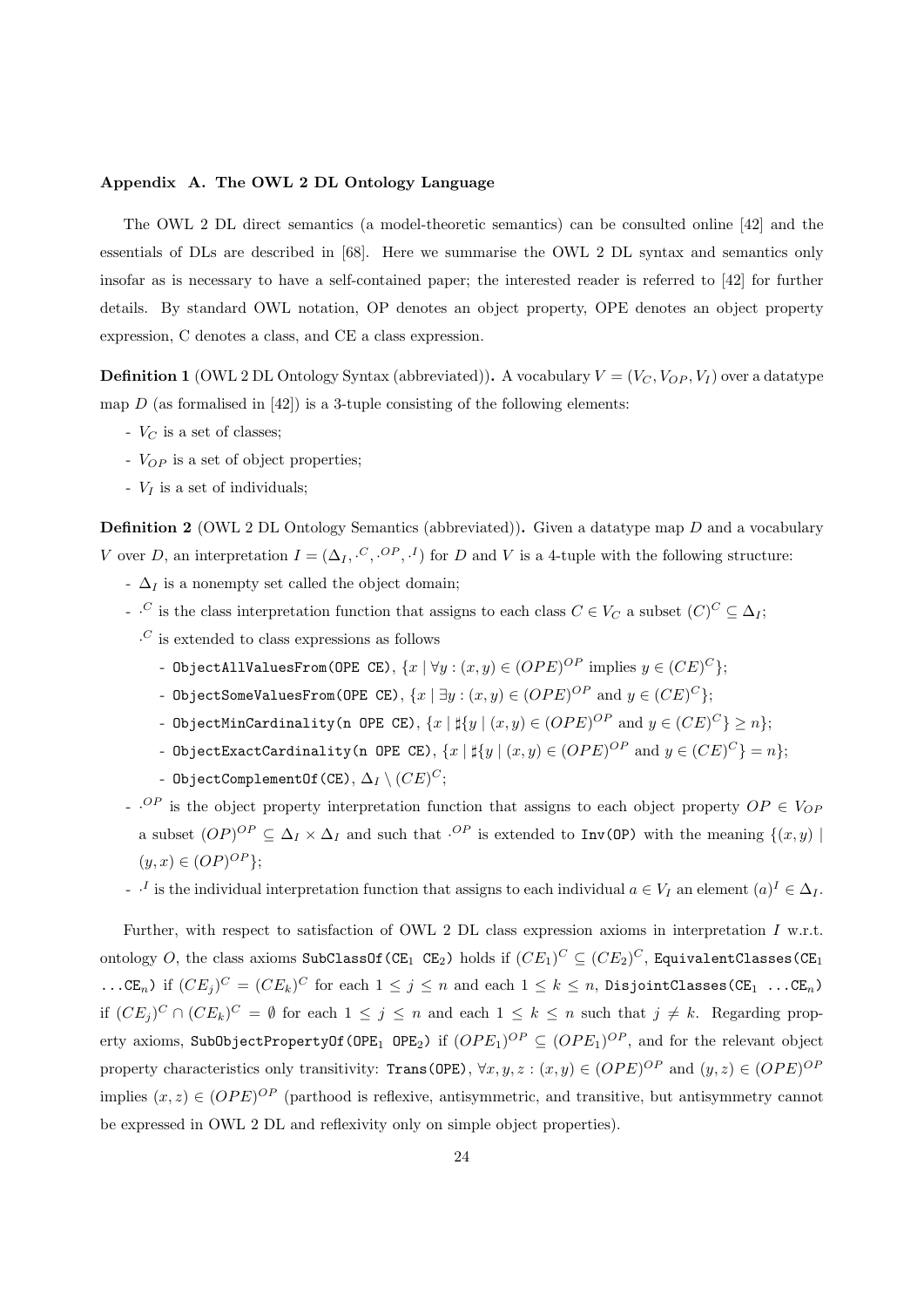Given that OWL 2 DL is based on Description Logics (DL), we shall use the more concise DL notation. For instance, the DL statement

#### Protein  $\Box$  Molecule

i.e., all individuals that are proteins are also molecules, can be represented equivalently in FOL as

 $\forall x (Protein(x) \rightarrow Molecule(x))$ 

and in OWL 2 DL functional syntax as

SubClassOf(Protein Molecule).

The ObjectSomeValuesFrom in Definition 2 is the serialised rendering of the existential quantification  $(\exists)$ , an Inv(OP) is denoted as OP<sup>-</sup>, ObjectComplementOf(C) as  $\neg$ C, and EquivalentClasses(CE<sub>1</sub> CE<sub>2</sub>) as  $CE_1 \doteq CE_2$ .

#### References

- [1] Gene Ontology Consortium . Gene Ontology: tool for the unification of biology. Nature Genetics 2000;25:25–9.
- [2] Smith B, Ashburner M, Rosse C, Bard J, Bug W, Ceusters W, et al. The OBO Foundry: Coordinated evolution of ontologies to support biomedical data integration. Nature Biotechnology 2007;25(11):1251–5.
- [3] El-Ghalayini H, Odeh M, McClatchey R, Arnold D. Deriving conceptual data models from domain ontologies for bioinformatics. In: 2nd Conference on Information and Communication Technologies (ICTTA'06). IEEE Computer Society; 2006, p. 3562 –7.
- [4] Sugumaran V, Storey VC. The role of domain ontologies in database design: An ontology management and conceptual modeling environment. ACM Transactions on Database Systems 2006;31(3):1064–94.
- [5] Calvanese D, Keet CM, Nutt W, Rodríguez-Muro M, Stefanoni G. Web-based graphical querying of databases through an ontology: the WONDER system. In: Proceedings of ACM Symposium on Applied Computing (ACM SAC'10). ACM; 2010, p. 1389–96. March 22-26 2010, Sierre, Switzerland.
- [6] Poggi A, Lembo D, Calvanese D, De Giacomo G, Lenzerini M, Rosati R. Linking data to ontologies. J on Data Semantics 2008;X:133–73.
- [7] Keet CM. Factors affecting ontology development in ecology. In: Ludäscher B, Raschid L, editors. Data Integration in the Life Sciences 2005 (DILS2005); vol. 3615 of LNBI. Springer Verlag; 2005, p. 46–62. San Diego, USA, 20-22 July 2005.
- [8] Smith B, Ceusters W. Ontological realism: A methodology for coordinated evolution of scientific ontologies. Applied Ontology 2010;5:79–108.
- [9] Bandini S, Mosca A. Mereological knowledge representation for the chemical formulation. In: 2nd Workshop on Formal Ontologies Meets Industry 2006 (FOMI2006). Trento, Italy; 2006, p. 55–69.
- [10] Keet CM, Roos M, Marshall MS. A survey of requirements for automated reasoning services for bio-ontologies in OWL. In: Proceedings of the 3rd Workshop on OWL: Experiences and Directions (OWLED 2007); vol. 258 of CEUR-WS. 2007,6-7 June 2007, Innsbruck, Austria.
- [11] Wolstencroft K, Stevens R, Haarslev V. Applying OWL reasoning to genomic data. In: Baker C, Cheung H, editors. Semantic Web: revolutionizing knowledge discovery in the life sciences. Springer: New York; 2007, p. 225–48.
- [12] Madin JS, Bowers S, Schildhauer MP, Jones MB. Advancing ecological research with ontologies. Trends in Ecology & Evolution 2008;23(3):159–68.
- [13] Simperl E, Mochol M, Bürger T. Achieving maturity: the state of practice in ontology engineering in 2009. International Journal of Computer Science and Applications 2010;7(1):45–65.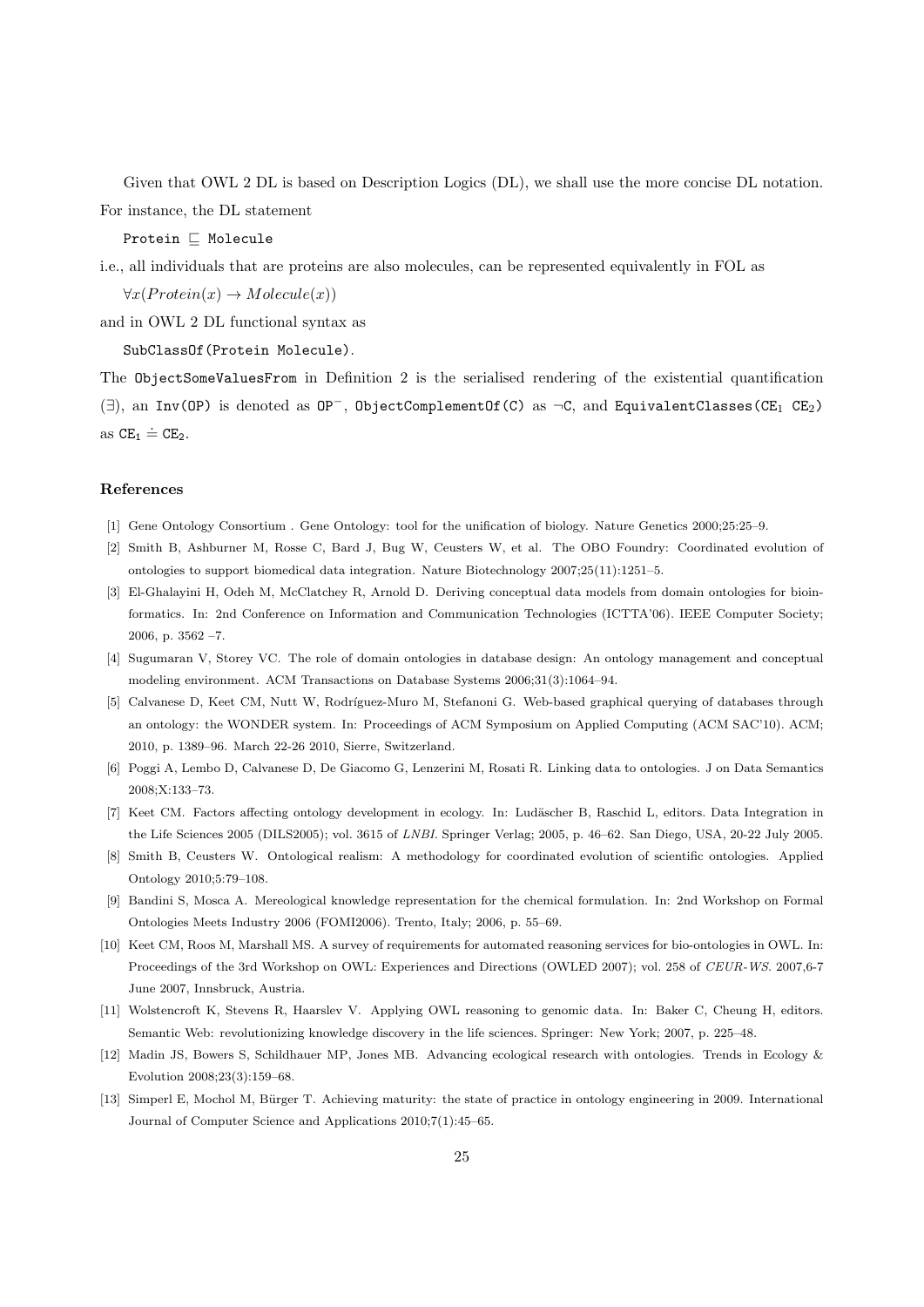- [14] Lubyte L, Tessaris S. Automated extraction of ontologies wrapping relational data sources. In: Proc. of DEXA'09. 2009,.
- [15] Alexopoulou D, Wächter T, Pickersgill L, Eyre C, Schroeder M. Terminologies for text-mining; an experiment in the lipoprotein metabolism domain. BMC Bioinformatics 2008;9(Suppl 4).
- [16] Coulet A, Shah NH, Garten Y, Musen M, Altman RB. Using text to build semantic networks for pharmacogenomics. Journal of Biomedical Informatics 2010;43(6):1009–19.
- [17] Soergel D, Lauser B, Liang A, Fisseha F, Keizer J, Katz S. Reengineering thesauri for new applications: the AGROVOC example. Journal of Digital Information 2004;4(4). URL http://journals.tdl.org/jodi/article/view/jodi-126/111.
- [18] Liu K, Hogan WR, Crowley RS. Natural language processing methods and systems for biomedical ontology learning. Journal of Biomedical Informatics 2011;44(1):163–79.
- [19] SMBL harvester. Online; 2011 (last accessed: July 2011). URL http://code.google.com/p/sbmlharvester/.
- [20] Fernandez M, Gomez-Perez A, Pazos A, Pazos J. Building a chemical ontology using METHONTOLOGY and the ontology design environment. IEEE Expert: Special Issue on Uses of Ontologies 1999;January/February:37–46.
- [21] Ghidini C, Kump B, Lindstaedt S, Mabhub N, Pammer V, Rospocher M, et al. Moki: The enterprise modelling wiki. In: Proceedings of the 6th Annual European Semantic Web Conference (ESWC2009). 2009,Heraklion, Greece, 2009 (demo).
- [22] Ariadne Genomics . Pathway studio. Online; Last accessed: Aug 30, 2011. URL http://www.ariadnegenomics.com/ products/pathway-studio/.
- [23] Nikitin A, Egorov S, Daraselia N, Mazo I. Pathway studio–the analysis and navigation of molecular networks. Bioinformatics 2003;19(16):2155–7.
- [24] Suarez-Figueroa MC, de Cea GA, Buil C, Dellschaft K, Fernandez-Lopez M, Garcia A, et al. NeOn methodology for building contextualized ontology networks. NeOn Deliverable D5.4.1; NeOn Project; 2008.
- [25] Kassel G. Integration of the DOLCE top-level ontology into the OntoSpec methodology. Technical Report HAL : hal-00012203/arXiv : cs.AI/0510050; Laboratoire de Recherche en Informatique d'Amiens (LaRIA); 2005. Http://hal.archivesouvertes.fr/ccsd-00012203.
- [26] Noy N, McGuinness D. Ontology development 101: A guide to creating your first ontology. Technical Report KSL-01-05, and Stanford Medical Informatics Technical Report SMI-2001-0880; Stanford Knowledge Systems Laboratory; 2001.
- [27] Herre H, Heller B. Semantic foundations of medical information systems based on top-level ontologies. Knowledge-Based Systems 2006;19:107–15.
- [28] Smith B, Ceusters W, Klagges B, Köhler J, Kumar A, Lomax J, et al. Relations in biomedical ontologies. Genome Biology 2005;6.
- [29] BFO . Basic Formal Ontology. (last accessed August 2011). URL http://www.ifomis.org/bfo.
- [30] Masolo C, Borgo S, Gangemi A, Guarino N, Oltramari A. Ontology library. WonderWeb Deliverable D18 (ver. 1.0, 31-12-2003).; 2003. Http://wonderweb.semanticweb.org.
- [31] Niles I, Pease A. Towards a standard upper ontology. In: Welty C, Smith B, editors. Proceedings of the 2nd International Conference on Formal Ontology in Information Systems (FOIS-2001). 2001,Ogunquit, Maine, October 17-19, 2001.
- [32] Halpin T. Information Modeling and Relational Databases. San Francisco: Morgan Kaufmann Publishers; 2001.
- [33] ter Hofstede AHM, Proper HA. How to formalize it? formalization principles for information systems development methods. Information and Software Technology 1998;40(10):519–40.
- [34] Barwise J, Etchemendy J. The language of first-order logic. Stanford, USA: CSLI Lecture Notes; 3rd ed.; 1993.
- [35] Guarino N, Welty C. An overview of OntoClean. In: Staab S, Studer R, editors. Handbook on ontologies. Springer Verlag; 2004, p. 151–9.
- [36] Guarino N. The ontological level: Revisiting 30 years of knowledge representation. In: Borgida A, et al., editors. Mylopoulos Festschrift; vol. 5600 of LNCS. Springer; 2009, p. 52–67.
- [37] Keet CM. Dependencies between ontology design parameters. International Journal of Metadata, Semantics and Ontologies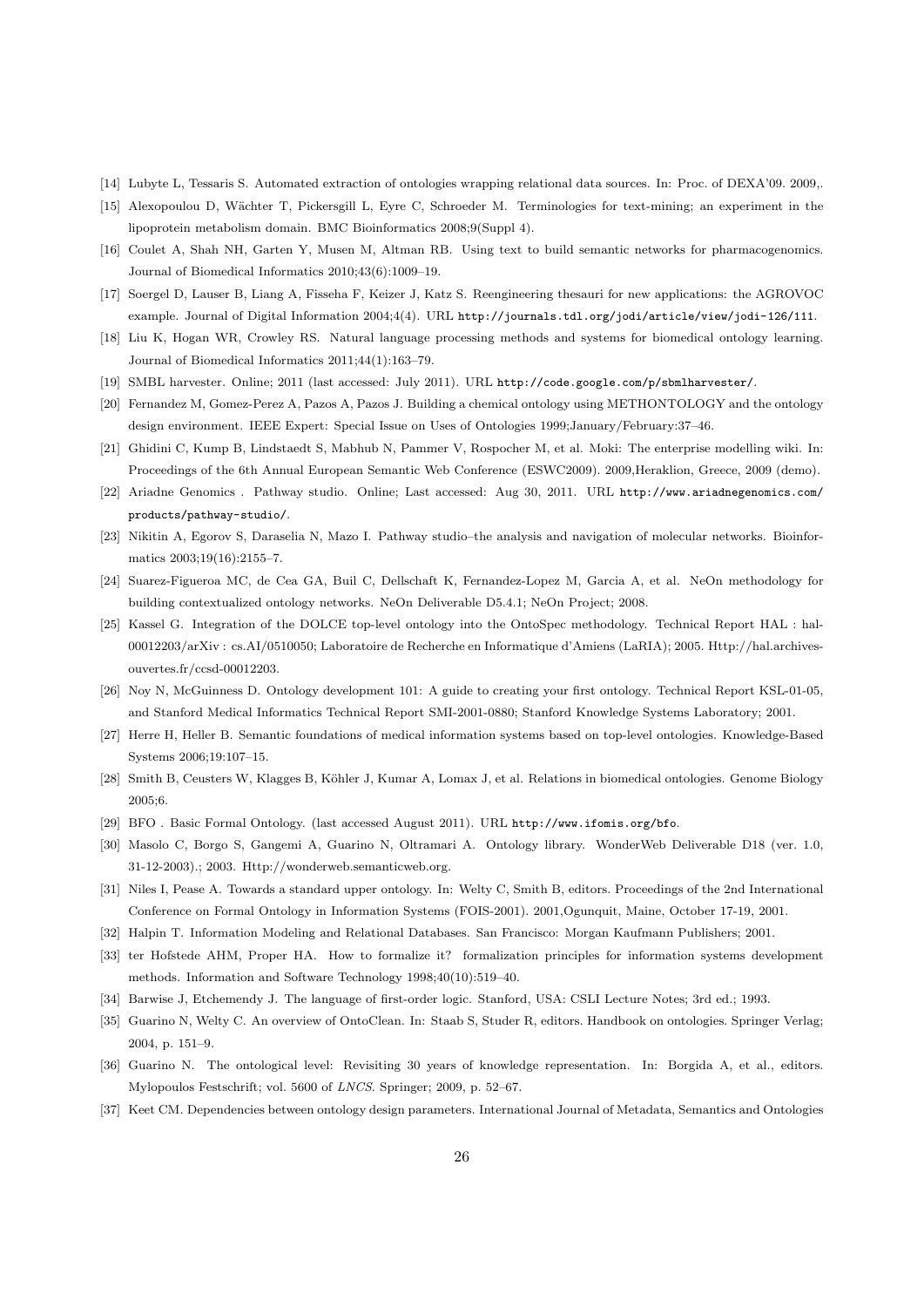2010;5(4):265–84.

- [38] Rosse C, Mejino Jr JLV. A reference ontology for biomedical informatics: the foundational model of anatomy. J of Biomedical Informatics 2003;36(6):478–500.
- [39] Demir E, Cary MP, Paley S, Fukuda K, Lemer C, Vastrik I, et al. The BioPAX community standard for pathway data sharing. Nature Biotechnology 2010;28(9):935–42.
- [40] Miles A, Bechhofer S. SKOS Simple Knowledge Organization System Reference. W3C Recommendation; World Wide Web Consortium (W3C); 2009. URL http://www.w3.org/TR/skos-reference/.
- [41] Motik B, Grau BC, Horrocks I, Wu Z, Fokoue A, Lutz C. OWL 2 Web Ontology Language Profiles. W3C Recommendation; W3C; 2009. URL http://www.w3.org/TR/owl2-profiles/.
- [42] Motik B, Patel-Schneider PF, Grau BC. OWL 2 web ontology language: Direct semantics. W3C Recommendation; W3C; 2009. URL http://www.w3.org/TR/owl2-direct-semantics/.
- [43] Abiteboul S, Hull R, Vianu V. Foundations of databases. Addison Wesley, USA; 1995.
- [44] Schulz S, Stenzhorn H, Boekers M, Smith B. Strengths and limitations of formal ontologies in the biomedical domain. Electronic Journal of Communication, Information and Innovation in Health (Special Issue on Ontologies, Semantic Web and Health) 2009;3(1):31–45.
- [45] Lukasiewicz T, Straccia U. Managing uncertainty and vagueness in description logics for the semantic web. Journal of Web Semantics 2008;6(4):291–308.
- [46] Isaac A, Summers E. SKOS Simple Knowledge Organization System Primer. W3C Standard; World Wide Web Consortium; 2009. Http://www.w3.org/TR/skos-primer.
- [47] Glimm B, Rudolph S, Völker J. Integrated metamodeling and diagnosis in OWL 2. In: Patel-Schneider PF, Pan Y, Hitzler P, Mika P, Zhang L, Pan JZ, et al., editors. Proceedings of the 9th International Semantic Web Conference; vol. 6496 of LNCS. Springer; 2010, p. 257–72.
- [48] Keet CM. The use of foundational ontologies in ontology development: an empirical assessment. In: Antoniou G, et al., editors. 8th Extended Semantic Web Conference (ESWC'11); vol. 6643 of LNCS. Springer; 2011, p. 321–35. Heraklion, Crete, Greece, 29 May-2 June, 2011.
- [49] Mungall CJ, Bada M, Berardini TZ, Deegan J, Ireland A, Harris MA, et al. Cross-product extensions of the Gene Ontology. Journal of Biomedical Informatics 2010;44(1):80–6.
- [50] Suderman M, Hallett M. Tools for visually exploring biological networks. Bioinformatics 2007;23(20):2651–9.
- [51] Martyniuk CJ, Alvarez S, McClung S, Villeneuve DL, Ankley GT, Denslow ND. Quantitative proteomic profiles of androgen receptor signaling in the liver of fathead minnows (pimephales promelas). Journal of Proteome Research 2009;8(5):2186– 200.
- [52] Natale DA, et al. The Protein Ontology: a structured representation of protein forms and complexes. Nucleic Acids Research 2011;39(Database issue):D539–45.
- [53] Enzyme Nomenclature. 1992. URL http://www.chem.qmul.ac.uk/iubmb/enzyme/.
- [54] Nuclear Receptors Committee . A unified nomenclature system for the nuclear receptor subfamily. Cell 1999;97:1–20.
- [55] Beisswanger E, Schulz S, Stenzhorn H, Hahn U. BioTop: An upper domain ontology for the life sciences a description of its current structure, contents, and interfaces to OBO ontologies. Applied Ontology 2008;3(4):205–12.
- [56] OWLtoSKOS converter. Last accessed: April 2011. URL http://owl.cs.manchester.ac.uk/owltoskos/.
- [57] Hepp M. SKOS to OWL. Online; Last accessed: Aug 30, 2011. URL http://www.heppnetz.de/projects/skos2owl/.
- [58] Hobbs JR, Pan F. An ontology of time for the semantic web. ACM Transactions on Asian Language Processing (TALIP): Special issue on Temporal Information Processing 2004;3(1):66–85.
- [59] Artale A, Franconi E, Wolter F, Zakharyaschev M. A temporal description logic for reasoning about conceptual schemas and queries. In: Flesca S, Greco S, Leone N, Ianni G, editors. Proceedings of the 8th Joint European Conference on Logics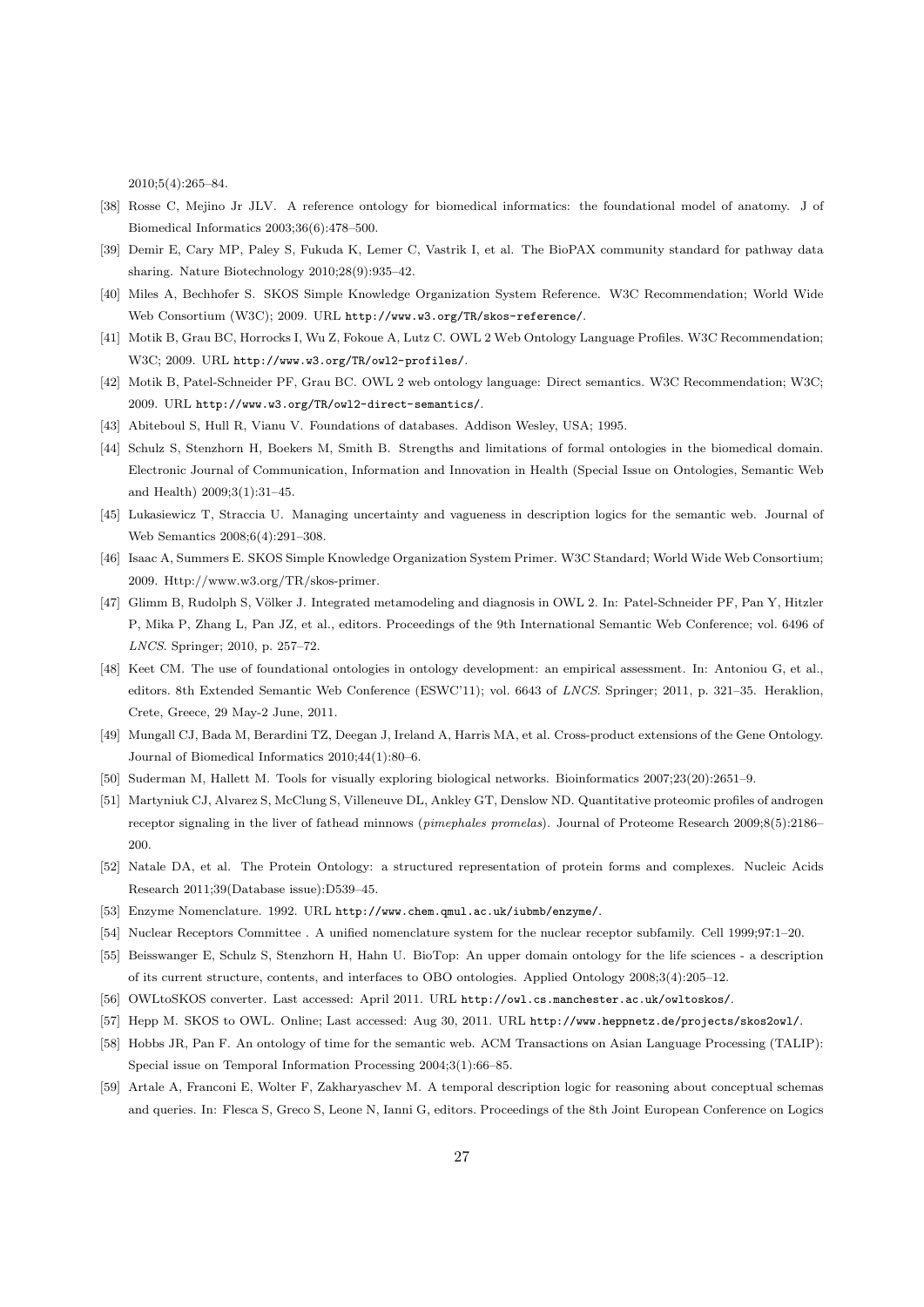in Artificial Intelligence (JELIA-02); vol. 2424 of LNAI. Springer Verlag; 2002, p. 98–110.

- [60] Artale A, Kontchakov R, Lutz C, Wolter F, Zakharyaschev M. Temporalising tractable description logic. In: Proc. of the 14th International Symposium on Temporal Representation and Reasoning (TIME-07). 2007,Alicante, June 2007.
- [61] Sigma-Aldrich metabolic Pathways Map. Online; Last accessed: August 31, 2011. URL http://www.sigmaaldrich.com/ life-science/metabolomics/learning-center/metabolic-pathways.html.
- [62] Wessel M. Obstacles on the way to qualitative spatial reasoning with description logics: some undecidability results. In: Goble CA, McGuinness DL, Möller R, Patel-Schneider PF, editors. Proceedings of the International Workshop in Description Logics (DL'01); vol. 49 of CEUR WS. 2001, Stanford, CA, USA, August 1-3, 2001.
- [63] Aiello M, Pratt-Hartmann I, van Benthem J, editors. Handbook of Spatial Logics. Springer; 2007.
- [64] Keet CM. A formal theory of granularity. Phd thesis; KRDB Research Centre, Faculty of Computer Science, Free University of Bozen-Bolzano, Italy; 2008.
- [65] Kutz O, Lutz C, Wolter F, Zakharyaschev M. E-connections of abstract description systems. Artificial Intelligence 2004;156(1):1–73.
- [66] Cuenca Grau B, Parsia B, Sirin E. Combining OWL ontologies using ε-connections. Web Semantics: Science, Services and Agents on the World Wide Web 2006;4(1):40–59.
- [67] Khan Z, Keet CM. The foundational ONtology SElection Tool ONSET. online; 2012. URL http://www.meteck.org/ files/onset/.
- [68] Baader F, Calvanese D, McGuinness DL, Nardi D, Patel-Schneider PF, editors. The Description Logics Handbook Theory and Applications. Cambridge University Press; 2 ed.; 2008.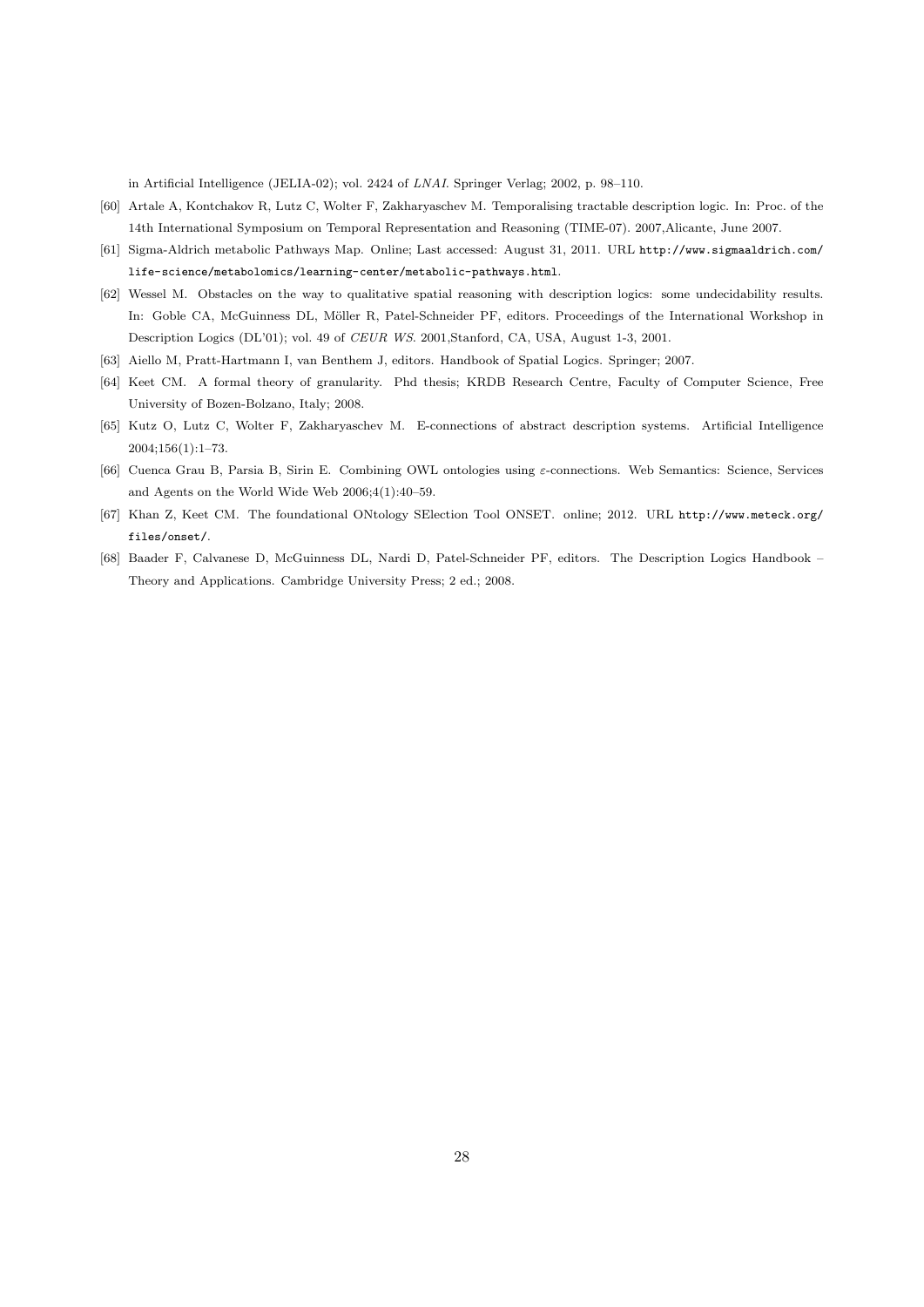# Algorithm 1 PS Polygon to OWL

Require: diagram is not empty

# repeat

 $x \leftarrow \text{getPolygon}()$  %% select a polygon, and obtain information:

 $shape \leftarrow \text{getPolygonShape}(x)$ 

 $colour \leftarrow \text{getPolygonColor}(x)$ 

 $label \leftarrow getPolygonLabel(x)$ 

if label consists of capitals and integers then

name  $\leftarrow$  resolve abbreviation of *label* 

%% " name" is a variable that holds the name of the class that will be added to the ontology

# else

 $name \leftarrow label$ 

#### end if

associate  $x$  with name

 $\%$ % this is useful for the arrows in Algorithm 2

# select case

 $shape = \text{oval} \textbf{ and } colour = \text{red}:$ 

add name  $\subseteq$  Protein to the ontology

shape  $=$  oval and  $colour =$  purple:

add name  $\subseteq$  NuclearReceptor to the ontology

```
add name \Box ∃inheres_in.Protein to the onto-
```

```
logy
```
 $shape = rectangular$  and  $colour = yellow$ :

```
add name \subseteq CellProcess to the ontology
```
%% Let us assume BioTop is imported as well

```
parts \leftarrow getPatonomy(Cell)
```

```
y \leftarrow \text{selectPart}(parts)
```
add name  $\subseteq \exists$ located\_in.y to the ontology

```
shape = hexagon:
```
%% and so forth for the other polygons

# end select case

search the PRO Protein Ontology

```
if name == termX in PRO then
```
add name  $\equiv$  termX to the ontology

%% with termX a variable denoting a term in PRO

# end if

29

until all shapes have been processed

%% one can proceed with Algorithm 2